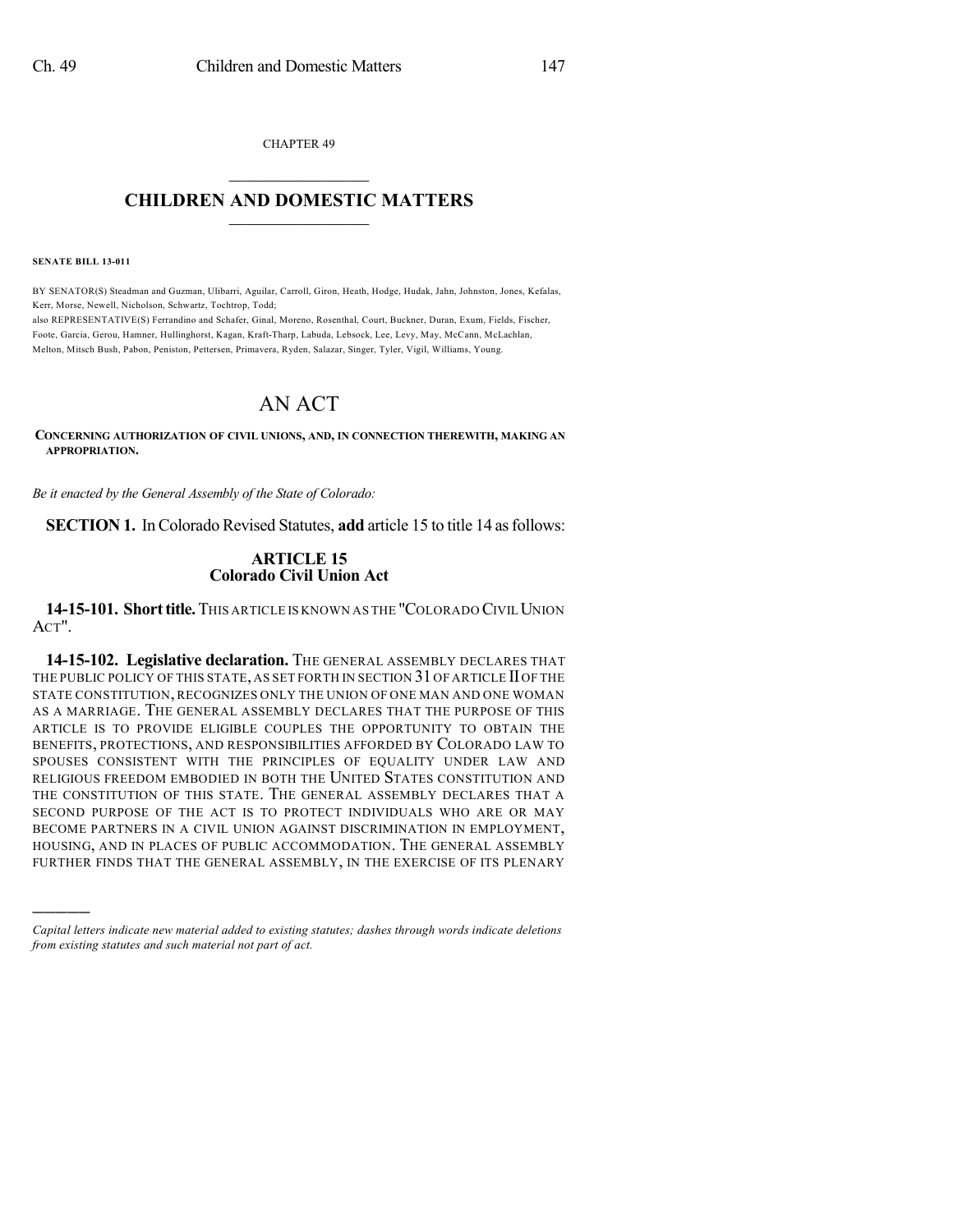POWER, HAS THE AUTHORITY TO DEFINE OTHER ARRANGEMENTS, SUCH AS A CIVIL UNION BETWEEN TWO UNMARRIED PERSONS REGARDLESS OF THEIR GENDER, AND TO SET FORTH IN STATUTE ANY STATE-LEVEL BENEFITS, RIGHTS, AND PROTECTIONS TO WHICH A COUPLE IS ENTITLED BY VIRTUE OF ENTERING INTO A CIVIL UNION. THE GENERAL ASSEMBLY FINDS THAT THE "COLORADO CIVIL UNION ACT" DOES NOT ALTER THE PUBLIC POLICY OF THIS STATE, WHICH RECOGNIZES ONLY THE UNION OF ONE MAN AND ONE WOMAN AS A MARRIAGE. THE GENERAL ASSEMBLY ALSO DECLARES THAT A THIRD PURPOSE IN ENACTING THE "COLORADO CIVIL UNION ACT" IS TO STATE THAT COLORADO COURTS MAY OFFER SAME-SEX COUPLES THE EQUAL PROTECTION OF THE LAW AND TO GIVE FULL FAITH AND CREDIT TO RECOGNIZE RELATIONSHIPS LEGALLY CREATED IN OTHER JURISDICTIONS THAT ARE SIMILAR TO CIVIL UNIONS CREATED BY THIS ARTICLE AND THAT ARE NOT OTHERWISE RECOGNIZED PURSUANT TO COLORADO LAW.

**14-15-103. Definitions.** AS USED IN THIS ARTICLE, UNLESS THE CONTEXT OTHERWISE REQUIRES:

(1) "CIVIL UNION" MEANS A RELATIONSHIP ESTABLISHED BY TWO ELIGIBLE PERSONS PURSUANT TO THIS ARTICLE THAT ENTITLES THEM TO RECEIVE THE BENEFITS AND PROTECTIONS AND BE SUBJECT TO THE RESPONSIBILITIES OF SPOUSES.

(2) "CIVIL UNION CERTIFICATE" MEANS A DOCUMENT THAT CERTIFIES THAT THE PERSONS NAMED IN THE CERTIFICATE HAVE ESTABLISHED A CIVIL UNION IN THIS STATE IN COMPLIANCE WITH THIS ARTICLE.

(3) "DEPARTMENT" MEANS THE DEPARTMENT OF PUBLIC HEALTH AND ENVIRONMENT.

(4) "MARRIAGE" MEANS THE LEGALLY RECOGNIZED UNION OF ONE MAN AND ONE WOMAN.

(5) "PARTNER IN A CIVIL UNION" OR "PARTY TO A CIVIL UNION" MEANS A PERSON WHO HAS ESTABLISHED A CIVIL UNION PURSUANT TO THIS ARTICLE.

(6) "SPOUSES" MEANS TWO PERSONS WHO ARE MARRIED PURSUANT TO THE PROVISIONS OF THE "UNIFORM MARRIAGE ACT", PART 1 OF ARTICLE 2 OF THIS TITLE.

(7) "STATE REGISTRAR"MEANS THE STATE REGISTRAR OF VITAL STATISTICS IN THE DEPARTMENT.

**14-15-104. Requisites of a valid civil union.** (1) TO ESTABLISH A CIVIL UNION IN COLORADO, THE TWO PARTIES TO THE CIVIL UNION SHALL SATISFY ALL OF THE FOLLOWING CRITERIA:

(a) BOTH PARTIES ARE ADULTS, REGARDLESS OF THE GENDER OF EITHER PARTY;

(b) NEITHER PARTY IS A PARTY TO ANOTHER CIVIL UNION;

(c) NEITHER PARTY IS MARRIED TO ANOTHER PERSON.

**14-15-105. Individualshall not enter into a civil unionwitha relative.**(1) AN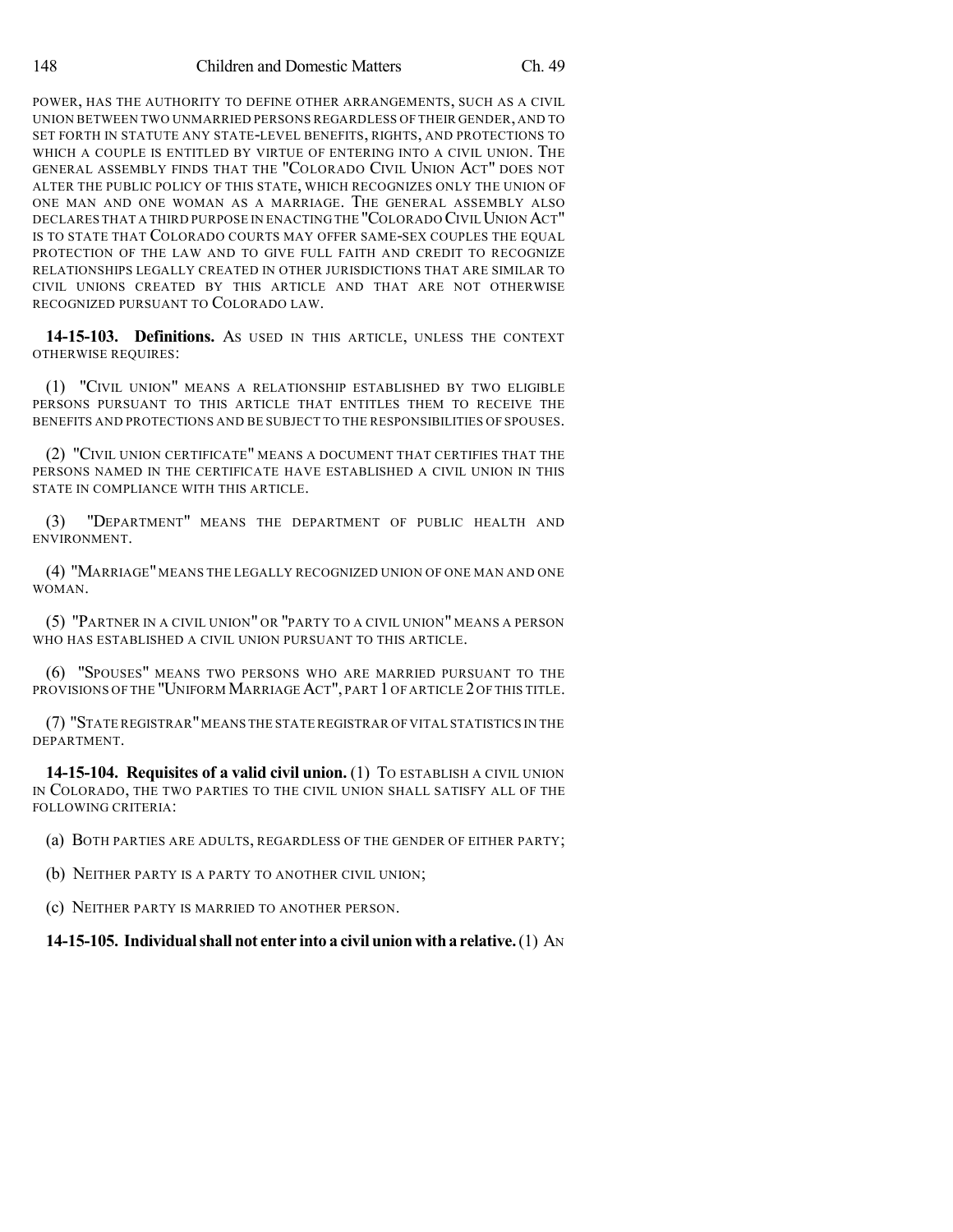### Ch. 49 Children and Domestic Matters 149

INDIVIDUAL SHALL NOT ENTER INTO A CIVIL UNION WITH AN ANCESTOR OR A DESCENDANT OR WITH A BROTHER OR A SISTER, WHETHER THE RELATIONSHIP IS BY THE HALF OR THE WHOLE BLOOD.

(2) AN INDIVIDUAL SHALL NOT ENTER INTO A CIVIL UNION WITH AN UNCLE OR AUNT OR WITH A NIECE OR NEPHEW,WHETHER THE RELATIONSHIP IS BY THE HALF OR THE WHOLE BLOOD.

(3) A CIVIL UNION BETWEEN PERSONS PROHIBITED FROM ENTERING INTO A CIVIL UNION BY SUBSECTION  $(1)$  OR  $(2)$  OF THIS SECTION IS VOID.

**14-15-106. Restrictions as to minors and wards.** (1) A COUNTY CLERK AND RECORDER SHALL NOT ISSUE A CIVIL UNION LICENSE IF EITHER PARTY TO THE INTENDED CIVIL UNION IS:

(a) UNDER EIGHTEEN YEARS OF AGE; OR

(b) EIGHTEEN YEARS OF AGE OR OLDER AND UNDER GUARDIANSHIP, UNLESS THE PARTY UNDER GUARDIANSHIP HAS THE WRITTEN CONSENT OF HIS OR HER GUARDIAN.

(2) A VIOLATION OF SUBSECTION (1) OF THIS SECTION MAKES THE CIVIL UNION VOID.

**14-15-107. Rights, benefits, protections, duties, obligations, responsibilities, and other incidents of partiesto a civil union.**(1) APARTY TO A CIVIL UNION HAS THE RIGHTS, BENEFITS, PROTECTIONS, DUTIES, OBLIGATIONS, RESPONSIBILITIES, AND OTHER INCIDENTS UNDER LAW AS ARE GRANTED TO OR IMPOSED UPON SPOUSES, WHETHER THOSE RIGHTS, BENEFITS, PROTECTIONS, DUTIES, OBLIGATIONS, RESPONSIBILITIES, AND OTHER INCIDENTS DERIVE FROM STATUTE, ADMINISTRATIVE OR COURT RULE, POLICY, COMMON LAW, OR ANY OTHER SOURCE OF LAW.

(2) A PARTY TO A CIVIL UNION IS INCLUDED IN ANY DEFINITION OR USE OF THE TERMS "DEPENDENT", "FAMILY", "HEIR", "IMMEDIATE FAMILY", "NEXT OF KIN", "SPOUSE", AND ANY OTHER TERM THAT DENOTES THE FAMILIAL OR SPOUSAL RELATIONSHIP, AS THOSE TERMS ARE USED THROUGHOUT THE COLORADO REVISED STATUTES.

(3) PARTIES TO A CIVIL UNION ARE RESPONSIBLE FOR THE FINANCIAL SUPPORT OF ONE ANOTHER IN THE MANNER PRESCRIBED UNDER LAW FOR SPOUSES.

(4) THE LAW OF DOMESTIC RELATIONS, INCLUDING BUT NOT LIMITED TO DECLARATION OF INVALIDITY, LEGAL SEPARATION, DISSOLUTION, CHILD CUSTODY, ALLOCATION OF PARENTAL RESPONSIBILITIES, PARENTING TIME, CHILD SUPPORT, PROPERTY DIVISION, MAINTENANCE, AND AWARD OF ATTORNEY FEES, APPLIES TO CIVIL UNIONS.

(5) RIGHTS, BENEFITS, PROTECTIONS, DUTIES, OBLIGATIONS, RESPONSIBILITIES, AND OTHER INCIDENTS UNDER LAW AS ARE GRANTED TO OR IMPOSED UPON SPOUSES, THAT APPLY IN LIKE MANNER TO PARTIES TO A CIVIL UNION UNDER THIS SECTION, INCLUDE BUT ARE NOT LIMITED TO: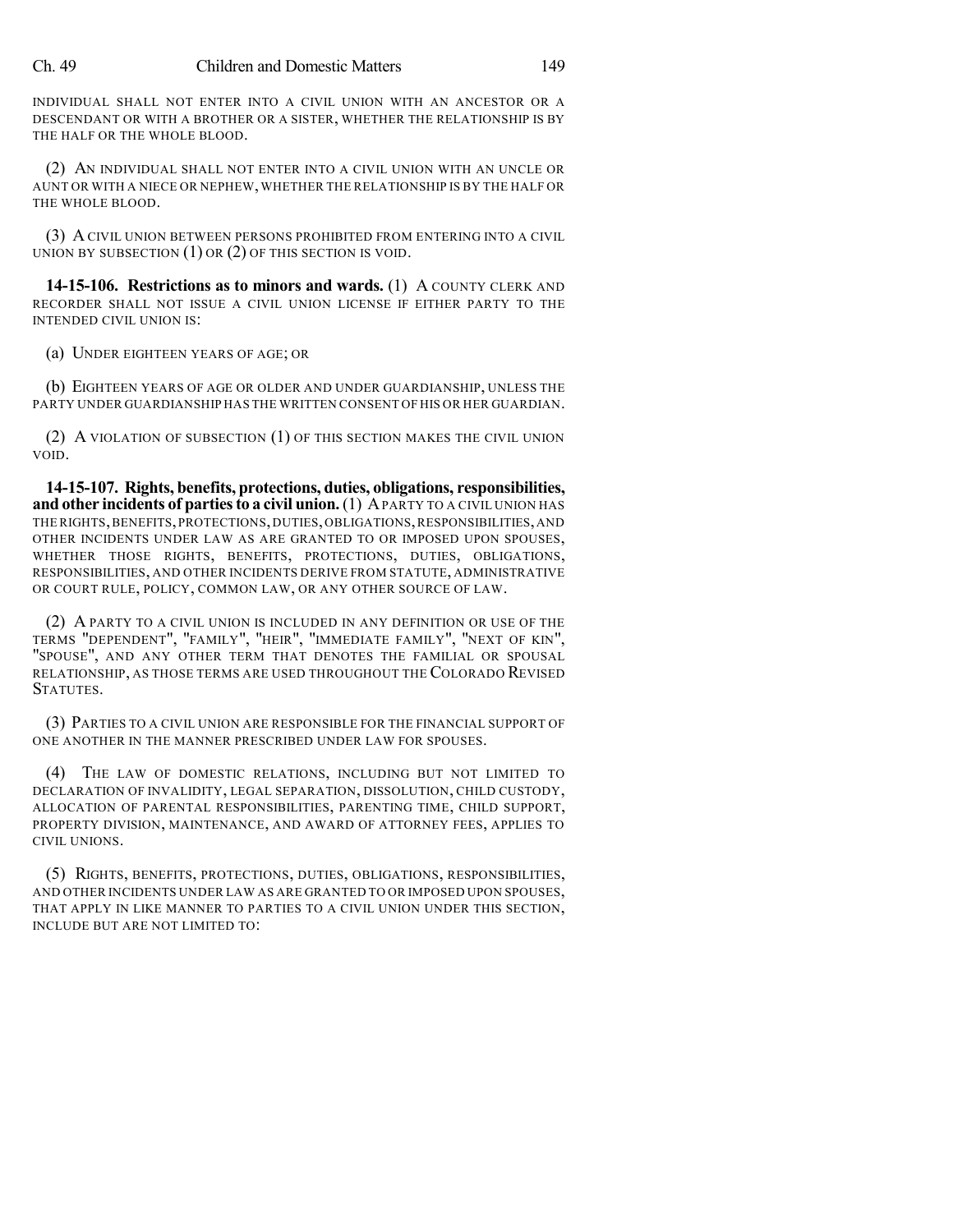(a) LAWS RELATING TO TITLE, SURVIVORSHIP, OR OTHER INCIDENTS OF OR PRESUMPTIONS WITH RESPECT TO THE ACQUISITION, OWNERSHIP, OR TRANSFER, INTER VIVOS OR AT DEATH, OF REAL OR PERSONAL PROPERTY;

(b) CAUSES OF ACTION RELATED TO OR DEPENDENT UPON SPOUSAL STATUS, INCLUDING AN ACTION BASED ON WRONGFUL DEATH,EMOTIONAL DISTRESS,LOSS OF CONSORTIUM, DRAMSHOP LAWS, OR OTHER TORTS OR ACTIONS UNDER CONTRACTS RECITING, RELATED TO, OR DEPENDENT UPON SPOUSAL STATUS;

(c) PROHIBITIONS AGAINST DISCRIMINATION BASED UPON SPOUSAL STATUS, INCLUDING BUT NOT LIMITED TO THE PROVISIONS OF PARTS 3 TO 7 OF ARTICLE 34 OF TITLE 24, C.R.S.;

(d) TITLE 15, C.R.S., INCLUDING BUT NOT LIMITED TO MATTERS CONCERNING DECEDENTS' ESTATES, WILLS, TRUSTS, INTESTATE SUCCESSION, NONPROBATE TRANSFERS, WARDS, PROTECTED PERSONS, AND PRIORITY FOR APPOINTMENT AS A CONSERVATOR, GUARDIAN, OR PERSONAL REPRESENTATIVE;

(e) WORKERS' COMPENSATION BENEFITS;

(f) THE RIGHT OF A PARTNER IN A CIVIL UNION TO BE TREATED AS A FAMILY MEMBER OR AS A SPOUSE UNDER THE "COLORADO EMPLOYMENT SECURITY ACT" FOR PURPOSES OF UNEMPLOYMENT BENEFITS;

(g) ADOPTION LAW AND PROCEDURE;

(h) GROUP BENEFIT PLANS FOR STATE EMPLOYEES PURSUANT TO PART 6 OF ARTICLE 50 OF TITLE 24, C.R.S.;

(i) THE RIGHT TO DESIGNATE A PARTY TO A CIVIL UNION AS A BENEFICIARY UNDER THE STATE PUBLIC EMPLOYEES' RETIREMENT SYSTEM;

(j) SURVIVOR BENEFITS UNDER LOCAL GOVERNMENT FIREFIGHTER AND POLICE PENSIONS;

(k) DOMESTIC ABUSE PROGRAMS PURSUANT TO ARTICLE 7.5 OF TITLE 26,C.R.S., EMERGENCY PROTECTION ORDERS PURSUANT TO SECTION 13-14-103, C.R.S., AND THE RIGHT TO RECEIVE THE PROTECTIONS AND PROGRAMS SPECIFIED IN PART 8 OF ARTICLE 6 OF TITLE 18, C.R.S.;

(l) RIGHTS TO APPLY FOR COMPENSATION AS A RELATIVE OF A VICTIM UNDER THE "COLORADO CRIME VICTIM COMPENSATION ACT", PURSUANT TO PART 1 OF ARTICLE 4.1 OF TITLE 24,C.R.S., RIGHTS TO RECEIVE RESTITUTION UNDER PART 2 OF ARTICLE 4.1OF TITLE 24,C.R.S., AND THE RIGHT TO BE INFORMED OF CRITICAL STAGES OF THE CRIMINAL JUSTICE PROCESS AND TO BE ACCORDED THE RIGHTS AND PROTECTIONS OF VICTIMS OF AND WITNESSES TO CRIMES UNDER PARTS 2 AND 3 OF ARTICLE 4.1 OF TITLE 24, C.R.S.;

(m) LAWS, POLICIES, OR PROCEDURES RELATING TO EMERGENCY AND NONEMERGENCY MEDICAL CARE AND TREATMENT AND HOSPITAL VISITATION AND NOTIFICATION, INCLUDING THE RIGHTS OF NURSING HOME PATIENTS DESCRIBED IN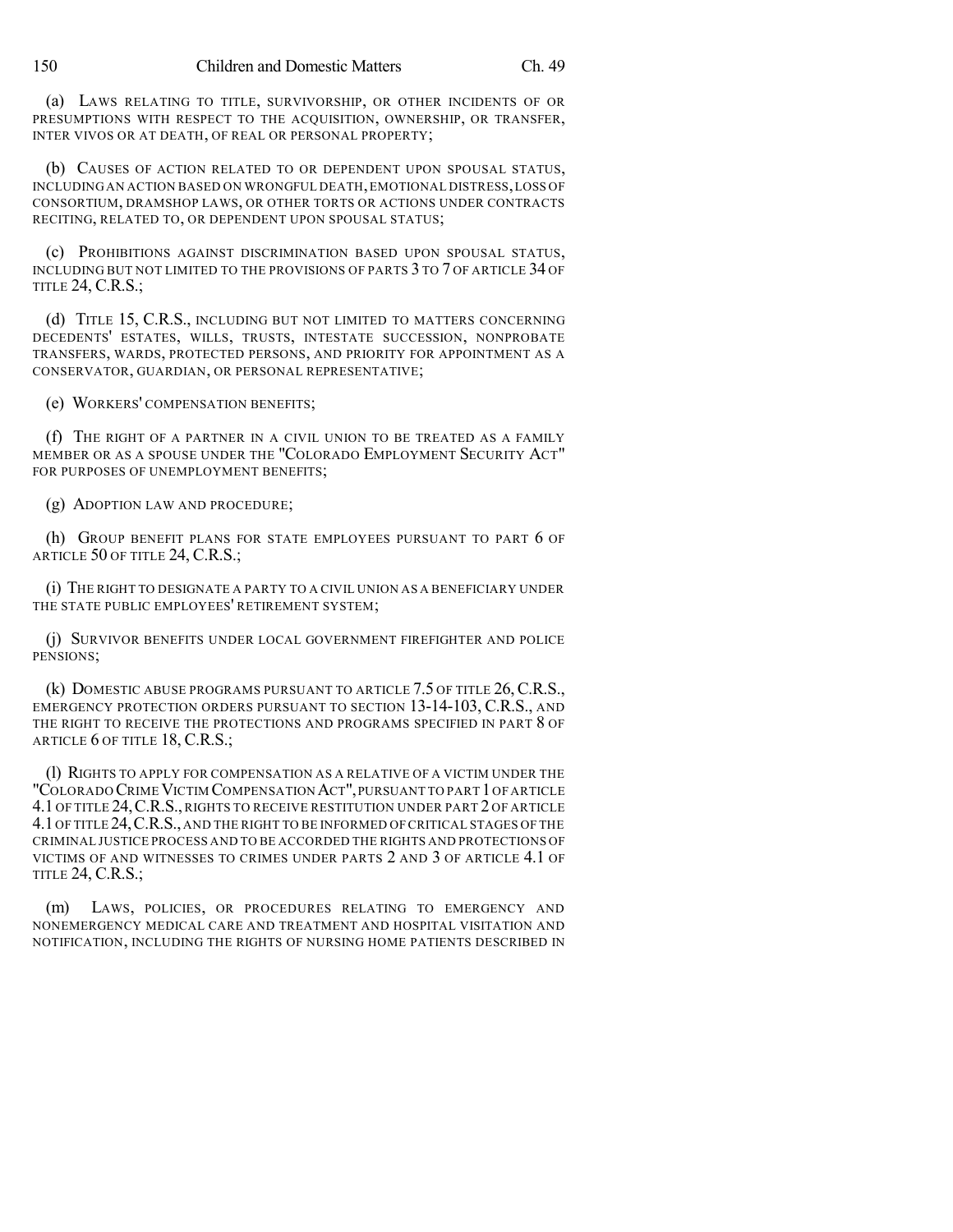SECTION 25-1-120, C.R.S.;

(n) LAWS OR RULES REGARDING THE RIGHT TO VISIT A PARTNER WHO IS IN A CORRECTIONAL FACILITY, AS DEFINED IN SECTION 17-1-102 (1.7), C.R.S., A LOCAL JAIL, AS DEFINED IN SECTION 17-1-102 (7), C.R.S., OR A PRIVATE CONTRACT PRISON, AS DEFINED IN SECTION 17-1-102 (7.3), C.R.S., OR WHO IS RECEIVING TREATMENT IN A PUBLIC HOSPITAL OR A LICENSED PRIVATE HOSPITAL, CLINIC, COMMUNITY MENTAL HEALTH CENTER OR CLINIC, OR ACUTE TREATMENT UNIT OR INSTITUTION THAT PROVIDES TREATMENT FOR A PERSON WITH A MENTAL ILLNESS;

(o) LAWS RELATING TO:

(I) DECLARATIONS CONCERNING THE ADMINISTRATION, WITHHOLDING, OR WITHDRAWING OF MEDICAL TREATMENT, WHICH DECLARATIONS ARE MADE PURSUANT TO THE PROVISIONS OF THE "COLORADOMEDICAL TREATMENT DECISION ACT", ARTICLE 18 OF TITLE 15, C.R.S.;

(II) PROXY DECISION-MAKERS FOR MEDICAL TREATMENT AND SURROGATE DECISION-MAKERS FOR HEALTH CARE BENEFIT DECISIONS,AS DESCRIBED IN ARTICLE 18.5 OF TITLE 15, C.R.S.;

(III) DIRECTIVES RELATING TO CARDIOPULMONARY RESUSCITATION, AS DESCRIBED IN ARTICLE 18.6 OF TITLE 15, C.R.S.; AND

(IV) DIRECTIVES CONCERNING MEDICAL ORDERS FOR SCOPE OF TREATMENT FORMS, AS DESCRIBED IN ARTICLE 18.7 OF TITLE 15, C.R.S.;

(p) RIGHTS CONCERNING DIRECTION OF THE DISPOSITION OF THE LAST REMAINS OF A DECEASED PARTY TO A CIVIL UNION PURSUANT TO ARTICLE 19 OF TITLE 15, C.R.S.;

(q) LAWS RELATING TO MAKING, REVOKING, AND OBJECTING TO ANATOMICAL GIFTS BY OTHERS PURSUANT TO THE "REVISED UNIFORM ANATOMICAL GIFT ACT", PART 1 OF ARTICLE 34 OF TITLE 12, C.R.S.;

(r) FAMILY LEAVE BENEFITS;

(s) PUBLIC ASSISTANCE BENEFITS PURSUANT TO STATE LAW;

(t) LAWS RELATING TO IMMUNITY FROM COMPELLED TESTIMONY AND EVIDENTIARY PRIVILEGES PURSUANT TO SECTION 13-90-107, C.R.S.;

(u) THE RIGHT TO APPLY FOR EMERGENCY OR INVOLUNTARY COMMITMENT OF A PARTY TO A CIVIL UNION;

(v) THE HOMESTEAD RIGHTS OF A SPOUSE PURSUANT TO PART 2 OF ARTICLE 41 OF TITLE 38, C.R.S.;

(w) THE ABILITY TO PROTECT EXEMPT PROPERTY FROM ATTACHMENT, EXECUTION, OR GARNISHMENT;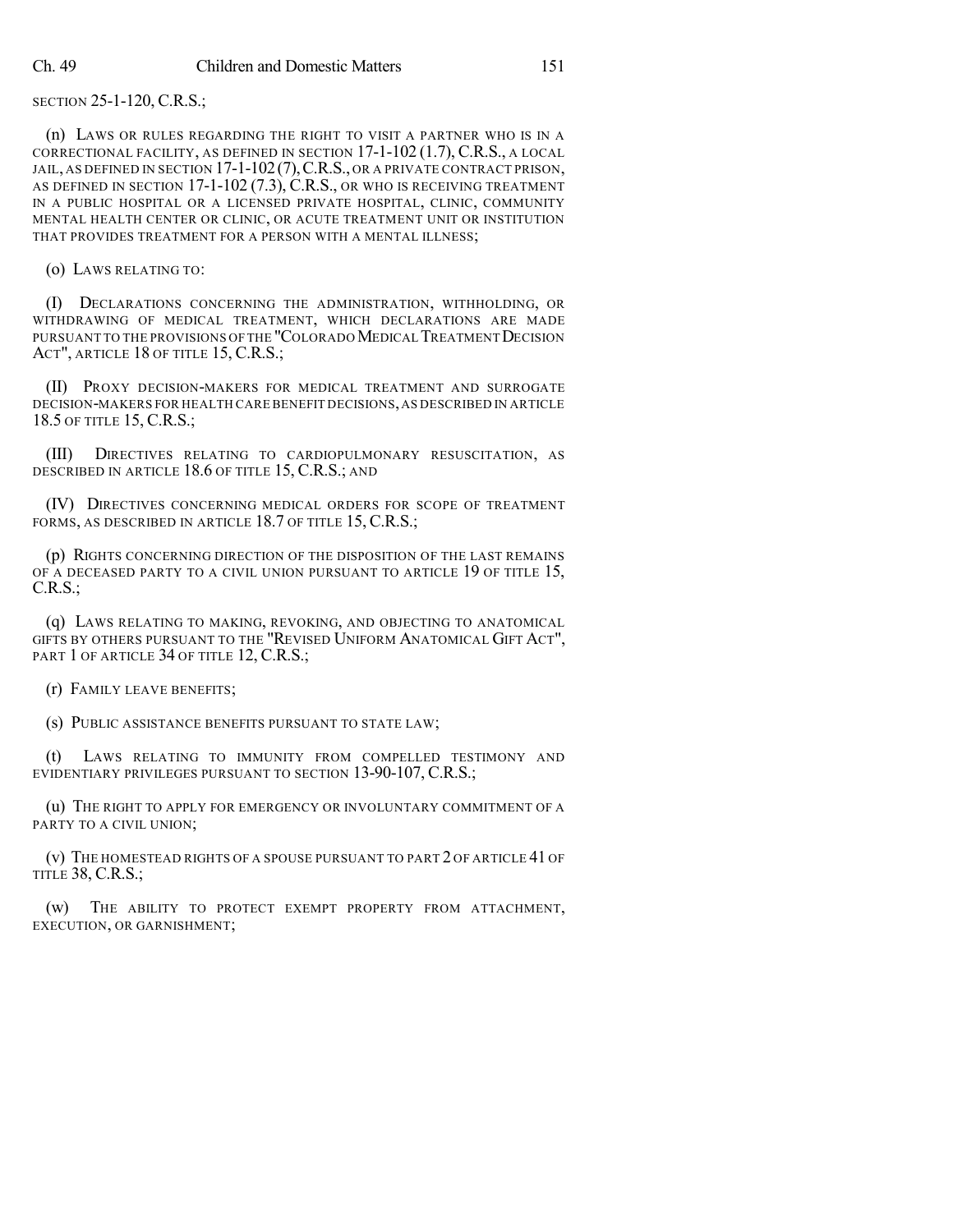(x) (I) INSURANCE POLICIES FOR LIFE INSURANCE, INCLUDING THE ABILITY TO COVER A PARTY TO A CIVIL UNION AS A DEPENDENT;

(II) THIS PARAGRAPH (x) IS EFFECTIVE FOR PLANS ISSUED, DELIVERED, OR RENEWED ON OR AFTER JANUARY 1, 2014.

(y) (I) INSURANCE COVERAGE PROVIDED BY A HEALTH COVERAGE PLAN, INCLUDING THE ABILITY TO COVER A PARTY TO A CIVIL UNION AS A DEPENDENT.

(II) THIS PARAGRAPH (y) IS EFFECTIVE FOR PLANS ISSUED, DELIVERED, OR RENEWED ON OR AFTER JANUARY 1, 2014.

(z)(I) OTHER INSURANCE POLICIES THAT PROVIDE COVERAGE RELATING TO JOINT OWNERSHIP OF PROPERTY.

(II) THIS PARAGRAPH (z) IS EFFECTIVE FOR PLANS ISSUED, DELIVERED, OR RENEWED ON OR AFTER JANUARY 1, 2014.

(6) THE RESPONSIBILITIES AND RIGHTS OF PARTIES TO A CIVIL UNION WITH RESPECT TO THE BIOLOGICAL CHILD OF ONE OF THE PARTIES, WHICH CHILD IS CONCEIVED DURING THE TERM OF THE CIVIL UNION, ARE DETERMINED AS IF THE PARTIES WERE SPOUSES SUBJECT TO THE PROVISIONS OF SECTION 19-4-105, C.R.S. APARTY TO A CIVIL UNION HAS THE RIGHT TO ADOPT THROUGH THE SAME PROCESS OUTLINED FOR A STEPPARENT ADOPTION IN ACCORDANCE WITH SECTION 19-5-203, C.R.S., IF THE CHILD OF THE OTHER PARTY TO THE CIVIL UNION IS OTHERWISE AVAILABLE FOR ADOPTION PURSUANT TO SECTION 19-5-203 (1) (d), C.R.S.

**14-15-108. Modification of civil union terms through an agreement.** (1) PARTIES TO A CIVIL UNION MAY CREATE AGREEMENTS MODIFYING THE TERMS, CONDITIONS, OR EFFECTS OF A CIVIL UNION IN THE MANNER SPECIFIED IN PART 3 OF ARTICLE 2 OF THIS TITLE.

(2) NOTWITHSTANDING THE PROVISIONS OF SUBSECTION (1)OF THIS SECTION,THE PROVISIONS OF THIS ARTICLE AND THE PROVISIONS OF PART 3 OF ARTICLE 2 OF THIS TITLE DO NOT INVALIDATE OR AFFECT AN OTHERWISE VALID DOMESTIC PARTNERSHIP AGREEMENT OR CIVIL CONTRACT BETWEEN TWO INDIVIDUALS WHO ARE NOT MARRIED TO EACH OTHER IN WHICH THE INDIVIDUALS SET FORTH AN AGREEMENT ABOUT THE RIGHTS AND RESPONSIBILITIES REGARDING MATTERS SIMILAR TO THOSE THAT MAY BE ADDRESSED BY A CONTRACT UNDER PART 3 OF ARTICLE 2 OF THIS TITLE IF THE AGREEMENT OR CONTRACT WAS MADE PRIOR TO THE EFFECTIVE DATE OF THIS ARTICLE OR, IF MADE ON OR AFTER THE EFFECTIVE DATE OF THIS ARTICLE, THE AGREEMENT OR CONTRACT IS NOT MADE IN CONTEMPLATION OF ENTERING INTO A CIVIL UNION UNDER THIS ARTICLE.

**14-15-109. Civil union license and certificate.** (1) THE EXECUTIVE DIRECTOR OF THE DEPARTMENT SHALL PRESCRIBE THE FORM FOR AN APPLICATION FOR A CIVIL UNION LICENSE, CONSISTING OF, AT A MINIMUM, THE FOLLOWING INFORMATION:

(a) NAME, SEX, ADDRESS, SOCIAL SECURITY NUMBER, AND DATE AND PLACE OF BIRTH OF EACH PARTY TO THE PROPOSED CIVIL UNION. FOR SUCH PURPOSE, PROOF OF DATE OF BIRTH MAY BE OBTAINED FROM A BIRTH CERTIFICATE, A DRIVER'S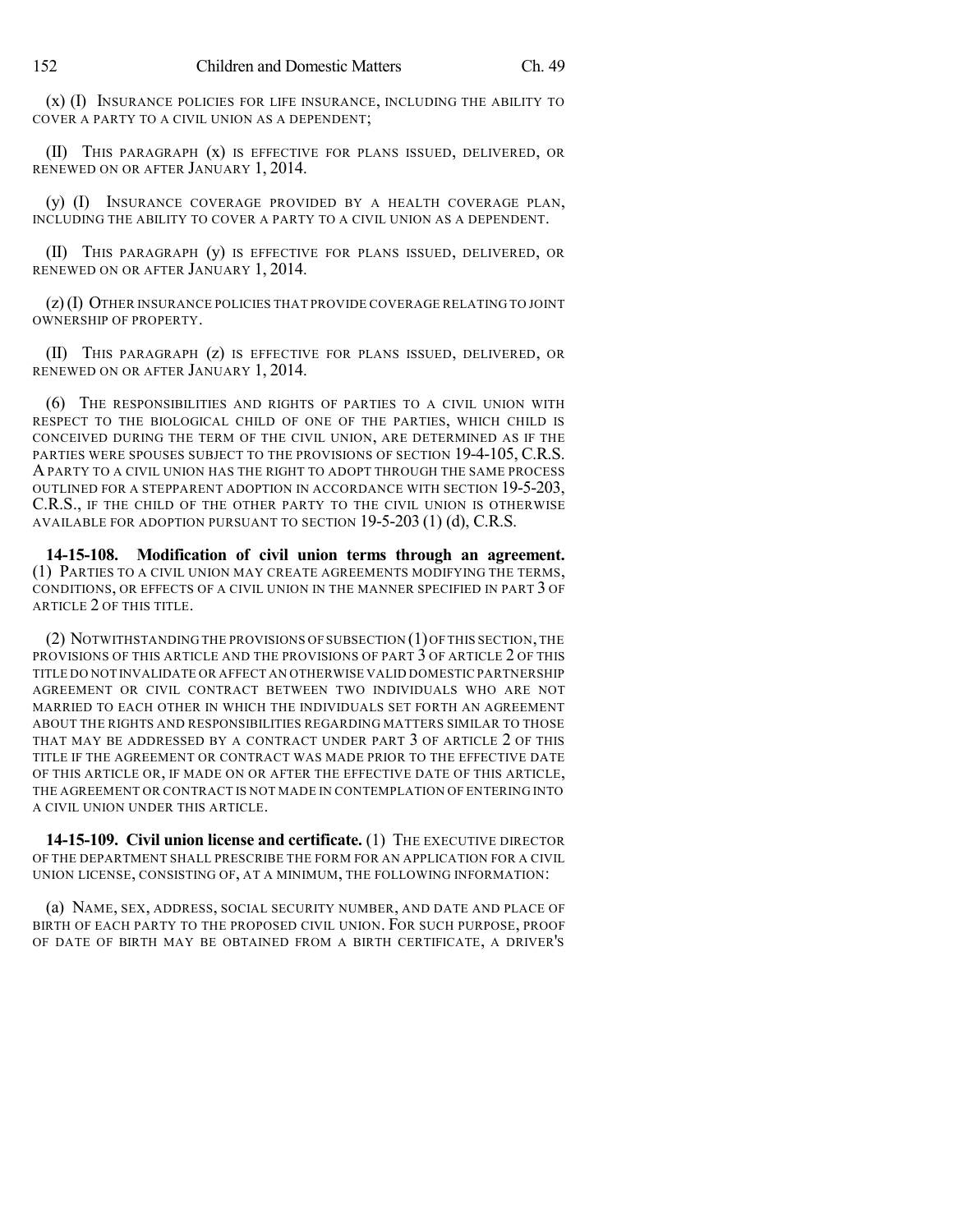LICENSE, OR OTHER COMPARABLE EVIDENCE.

(b) IF EITHER PARTY HAS PREVIOUSLY BEEN MARRIED OR HAS PREVIOUSLY BEEN A PARTY TO A CIVIL UNION, THE NAME OF THE SPOUSE OR THE NAME OF THE OTHER PARTY AND THE DATE, PLACE, AND COURT IN WHICH THE MARRIAGE OR CIVIL UNION WAS DISSOLVED OR DECLARED INVALID OR THE DATE AND PLACE OF DEATH OF THE DECEASED SPOUSE OR THE DECEASED PARTY TO A CIVIL UNION;

(c) NAME AND ADDRESS OF THE PARENTS OR GUARDIAN OF EACH PARTY; AND

(d) WHETHER THE PARTIES ARE RELATED TO EACH OTHER AND, IF SO, THEIR RELATIONSHIP.

(2) THE EXECUTIVE DIRECTOR OF THE DEPARTMENT SHALL PRESCRIBE THE FORMS FOR THE CIVIL UNION LICENSE AND THE CIVIL UNION CERTIFICATE. THE DEPARTMENT SHALL PROVIDE THE FORMS TO THE COUNTY CLERKS AND RECORDERS IN THE STATE.

**14-15-110. Issuance of a civil union license - certification - fee.** (1) WHEN BOTH PARTIES TO A PROPOSED CIVIL UNION COMPLETE A CIVIL UNION APPLICATION AND AT LEAST ONE PARTY APPEARS BEFORE THE COUNTY CLERK AND RECORDER AND PAYS TO THE CLERK AND RECORDER THE CIVIL UNION LICENSE FEE AND OTHER FEES DESCRIBED IN SUBSECTION (2) OF THIS SECTION, AND THE COUNTY CLERK AND RECORDER DETERMINES THAT THE PARTIES MEET THE CRITERIA SPECIFIED IN SECTIONS 14-15-104, 14-15-105, AND 14-15-106, THE COUNTY CLERK AND RECORDER SHALL ISSUE A CIVIL UNION LICENSE AND A CIVIL UNION CERTIFICATE FORM.BOTH PARTIES TO THE PROPOSED CIVIL UNION SHALL SIGN THE APPLICATION ATTESTING TO THE ACCURACY OF THE FACTS STATED.

(2) THE CIVIL UNION LICENSE FEE IS SEVEN DOLLARS PLUS AN ADDITIONAL AMOUNT ESTABLISHED PURSUANT TO SECTION 25-2-121,C.R.S.THE COUNTY CLERK AND RECORDER SHALL FORWARD THE ADDITIONAL AMOUNT TO THE STATE TREASURER WHO SHALL CREDIT IT TO THE VITAL STATISTICS RECORDS CASH FUND PURSUANT TO SECTION 25-2-121, C.R.S. IN ADDITION, THE COUNTY CLERK AND RECORDER SHALL COLLECT A FEE OF TWENTY DOLLARS TO BE TRANSMITTED BY THE COUNTY CLERK AND RECORDER TO THE STATE TREASURER WHO SHALL CREDIT THE SAME TO THE COLORADO DOMESTIC ABUSE PROGRAM FUND CREATED IN SECTION 39-22-802 (1), C.R.S.

**14-15-111. When civil union licenses issued - validity.** THE COUNTY CLERK AND RECORDER SHALL ISSUE A CIVIL UNION LICENSE ONLY DURING THE HOURS THAT THE OFFICE OF THE COUNTY CLERK AND RECORDER IS OPEN AS PRESCRIBED BY LAW AND AT NO OTHER TIME AND SHALL SHOW THE EXACT DATE AND HOUR OF THE LICENSE'S ISSUE. ACIVIL UNION LICENSE IS NOT VALID FOR USE OUTSIDE THE STATE OF COLORADO.WITHIN THE STATE, A CIVIL UNION LICENSE IS NOT VALID FOR MORE THAN THIRTY-FIVE DAYS AFTER THE DATE OF ISSUE. IF A CIVIL UNION LICENSE IS NOT USED WITHIN THIRTY-FIVE DAYS, IT IS VOID AND ONE OF THE PARTIES SHALL RETURN THE CIVIL UNION LICENSE TO THE COUNTY CLERK AND RECORDER THAT ISSUED THE LICENSE FOR CANCELLATION.

**14-15-112. Persons authorized to certify civil unions - registration - fee.** (1) ACIVIL UNION MAY BE CERTIFIED BY A JUDGE OF A COURT,BY A DISTRICT COURT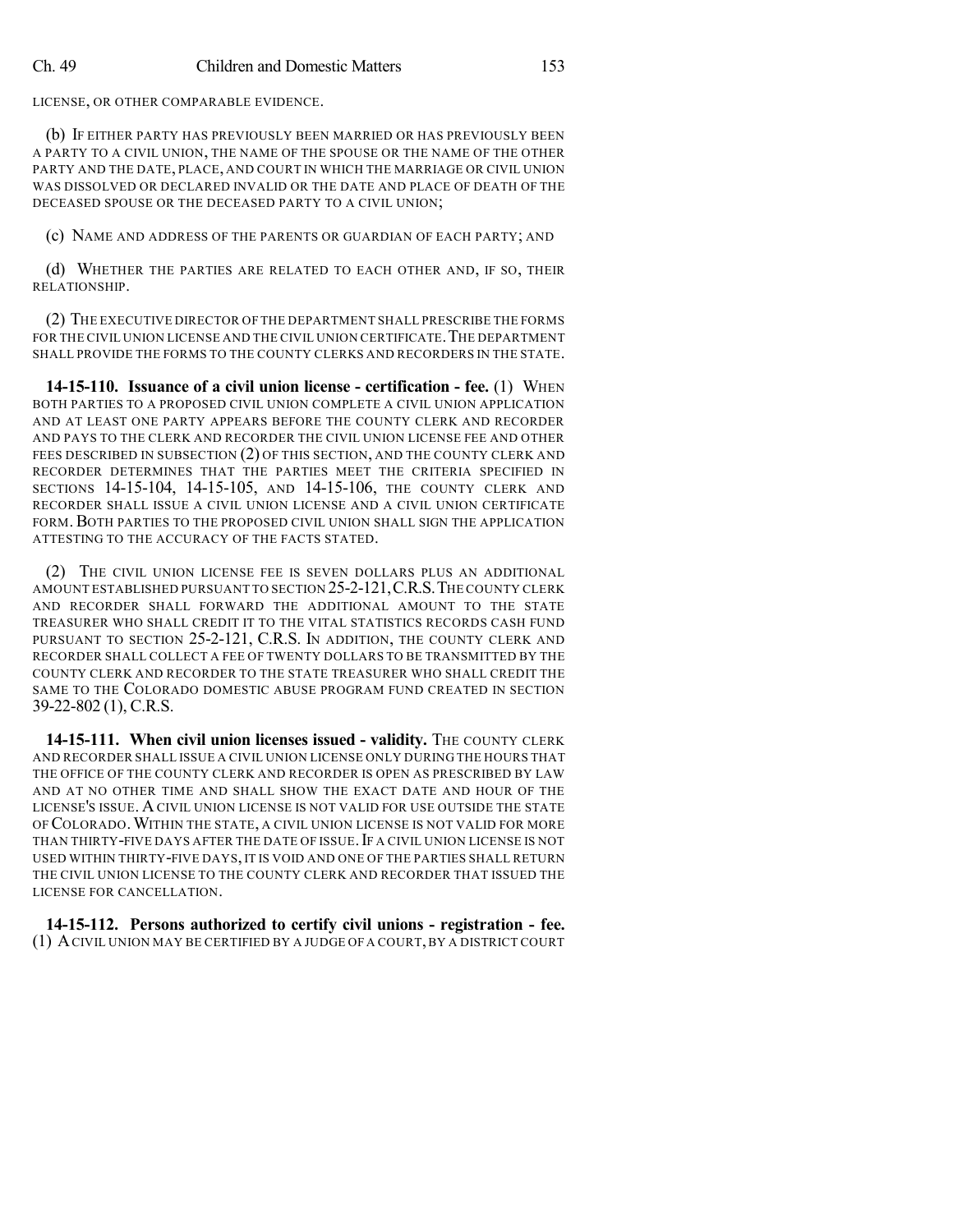MAGISTRATE, BY A COUNTY COURT MAGISTRATE, BY A RETIRED JUDGE OF A COURT, BY THE PARTIES TO THE CIVIL UNION, OR IN ACCORDANCE WITH ANY MODE OF RECOGNITION OF A CIVIL UNION BY ANY RELIGIOUS DENOMINATION OR INDIAN NATION OR TRIBE.

(2) WITHIN SIXTY-THREE DAYS AFTER THE DATE ON WHICH THE CIVIL UNION IS CERTIFIED, EITHER THE PERSON CERTIFYING THE CIVIL UNION OR, IF NO INDIVIDUAL ACTING ALONE CERTIFIES THE CIVIL UNION, A PARTY TO THE CIVIL UNION SHALL COMPLETE THE CIVIL UNION CERTIFICATE AND RETURN THE CERTIFICATE TO THE COUNTY CLERK AND RECORDER'S OFFICE THAT ISSUED THE LICENSE. A PERSON WHO FAILS TO RETURN THE CIVIL UNION CERTIFICATE TO THE COUNTY CLERK AND RECORDER AS REQUIRED BY THIS SECTION SHALL PAY TO THE COUNTY CLERK AND RECORDER A LATE FEE IN AN AMOUNT NOT LESS THAN TWENTY DOLLARS. THE COUNTY CLERK AND RECORDER MAY ASSESS AN ADDITIONAL FIVE-DOLLAR LATE FEE FOR EACH ADDITIONAL DAY OF FAILURE TO COMPLY WITH THE RETURN REQUIREMENTS OF THIS SUBSECTION (2), UP TO A MAXIMUM OF FIFTY DOLLARS.FOR PURPOSES OF DETERMINING WHETHER TO ASSESS A LATE FEE PURSUANT TO THIS SUBSECTION (2), THE DATE OF RETURN IS DEEMED TO BE THE DATE OF POSTMARK.

(3) UPON RECEIVING THE CIVIL UNION CERTIFICATE, THE COUNTY CLERK AND RECORDER SHALL REGISTER THE CIVIL UNION.

(4) A PRIEST, MINISTER, RABBI, OR OTHER OFFICIAL OF A RELIGIOUS INSTITUTION OR DENOMINATION OR AN INDIAN NATION OR TRIBE IS NOT REQUIRED TO CERTIFY A CIVIL UNION IN VIOLATION OF HIS OR HER RIGHT TO THE FREE EXERCISE OF RELIGION GUARANTEED BY THE FIRST AMENDMENT TO THE UNITED STATES CONSTITUTION AND BY SECTION 4 OF ARTICLE II OF THE STATE CONSTITUTION.

**14-15-113. Civil union license required for certification.** PERSONS AUTHORIZED BY SECTION 14-15-112 TO CERTIFY CIVIL UNIONS SHALL REQUIRE A CIVIL UNION LICENSE FROM THE PARTIES BEFORE CERTIFYING THE CIVIL UNION.

**14-15-114. Evidence of civil union.** A COPY OF THE CIVIL UNION CERTIFICATE RECEIVED FROM THE COUNTY CLERK AND RECORDER OR A RECORD OF THE CIVIL UNION RECEIVED FROM THE STATE REGISTRAR IS PRESUMPTIVE EVIDENCE OF THE CIVIL UNION IN ALL COURTS.

**14-15-115. Dissolution,legalseparation, anddeclarationof invalidity of civil unions - jurisdiction - venue.** (1) ANY PERSON WHO ENTERS INTO A CIVIL UNION IN COLORADO CONSENTS TO THE JURISDICTION OF THE COURTS OF COLORADO FOR THE PURPOSE OF ANY ACTION RELATING TO A CIVIL UNION EVEN IF ONE OR BOTH PARTIES CEASE TO RESIDE IN THIS STATE.

(2) THE DISTRICT COURT HAS JURISDICTION OVER ALL PROCEEDINGS RELATING TO THE DISSOLUTION OF A CIVIL UNION, LEGAL SEPARATION OF A CIVIL UNION, OR THE DECLARATION OF INVALIDITY OF A CIVIL UNION, REGARDLESS OF THE JURISDICTION WHERE THE CIVIL UNION WAS ENTERED INTO. THE COURT SHALL FOLLOW THE PROCEDURES SPECIFIED IN ARTICLE 10OF THIS TITLE,INCLUDINGTHE SAME DOMICILE REQUIREMENTS FOR A DISSOLUTION, LEGAL SEPARATION, OR DECLARATION OF INVALIDITY FOR SUCH PROCEEDINGS.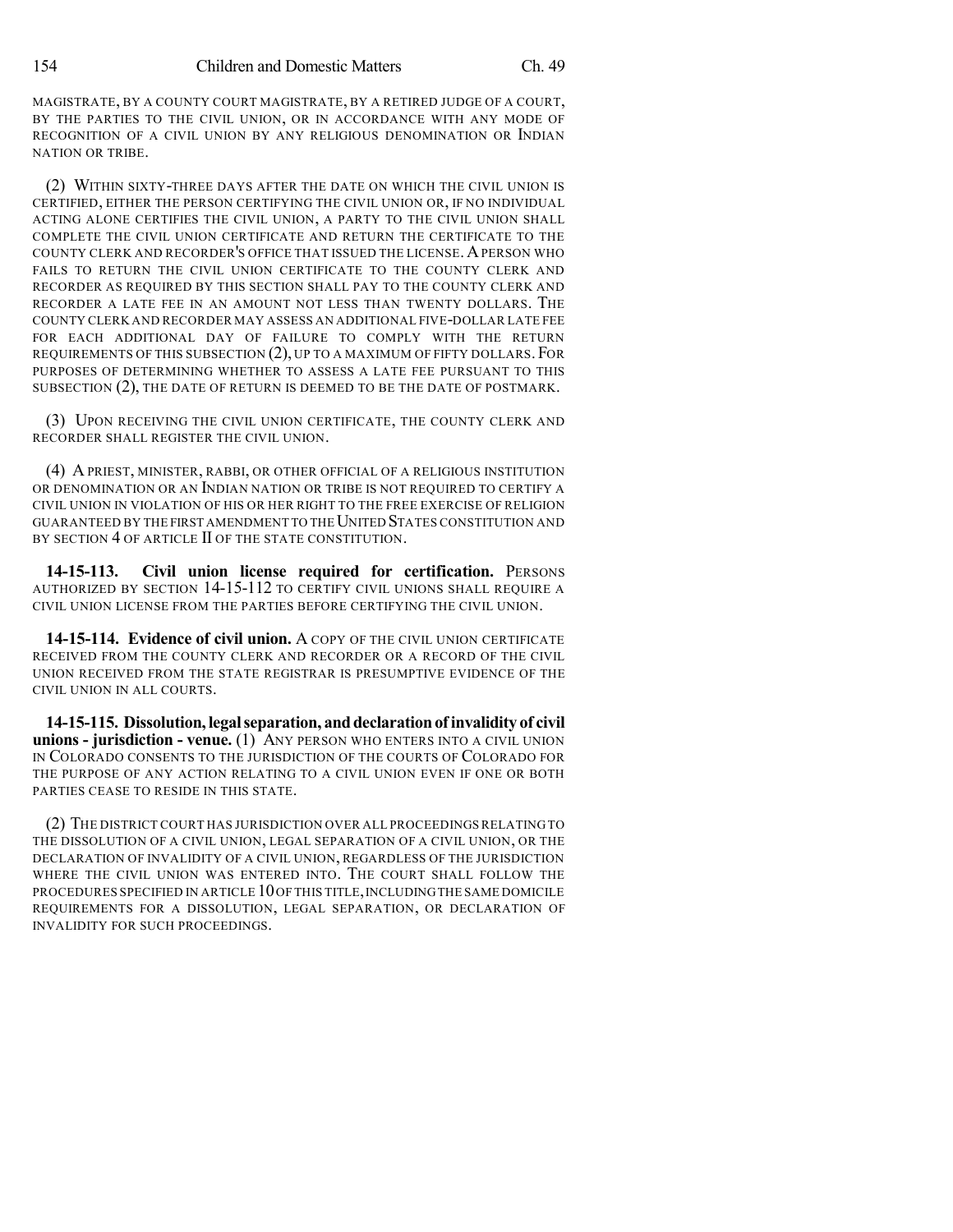### Ch. 49 Children and Domestic Matters 155

(3) A PROCEEDING RELATING TO THE DISSOLUTION OF A CIVIL UNION, LEGAL SEPARATION OF A CIVIL UNION, OR THE DECLARATION OF INVALIDITY OF A CIVIL UNION MAY BE HELD IN THE COUNTY WHERE THE PETITIONER OR RESPONDENT RESIDES OR WHERE THE PARTIES' CIVIL UNION CERTIFICATE WAS ISSUED; EXCEPT THAT PROCESS MAY BE DIRECTED TO ANY COUNTY IN THE STATE. A RESPONDENT'S OBJECTION TO VENUE IS WAIVED IF NOT MADE WITHIN SUCH TIME AS THE RESPONDENT'S RESPONSE IS DUE.

**14-15-116. Reciprocity - principle of comity.** (1) A RELATIONSHIP BETWEEN TWO PERSONS THAT DOES NOT COMPLY WITH SECTION 31OF ARTICLE IIOF THE STATE CONSTITUTION BUT THAT WAS LEGALLY ENTERED INTO IN ANOTHER JURISDICTION IS DEEMED IN COLORADO TO BE A CIVIL UNION AS SET FORTH IN THIS ARTICLE.

(2) UNDER PRINCIPLES OF COMITY, A CIVIL UNION, DOMESTIC PARTNERSHIP, OR SUBSTANTIALLY SIMILAR LEGAL RELATIONSHIP BETWEEN TWO PERSONS THAT IS LEGALLY CREATED IN ANOTHER JURISDICTION SHALL BE DEEMED TO BE A CIVIL UNION FOR PURPOSES OF COLORADO LAW AS SET FORTH IN THIS ARTICLE.

**14-15-117. Applicationof article to jointtax returns-legislative declaration.** (1) THE GENERAL ASSEMBLY FINDS THAT CURRENT FEDERAL LAW PROHIBITS THE FILING OF A JOINT INCOME TAX RETURN BY PARTIES WHO ARE NOT CONSIDERED LEGALLY MARRIED UNDER FEDERAL LAW. SINCE COLORADO INCOME TAX FILINGS ARE TIED TO THE FEDERAL INCOME TAX FORM BY REQUIRING TAXPAYERS TO PAY A PERCENTAGE OF THEIR FEDERAL TAXABLE INCOME AS THEIR STATE INCOME TAXES, THIS PREVENTS THE FILING BY THE PARTIES TO A CIVIL UNION OF A JOINT STATE INCOME TAX RETURN.

(2) UNTIL A STATUTORY CHANGE IS ENACTED TO AUTHORIZE THE FILING OF A JOINT STATE INCOME TAX RETURN BY PARTIES TO A CIVIL UNION, THIS ARTICLE SHALL NOT BE CONSTRUED TO PERMIT THE FILING OF A JOINT STATE INCOME TAX RETURN BY THE PARTIES TO A CIVIL UNION.

14-15-118. Construction. The provisions of this article shall not be CONSTRUED TO CREATE A MARRIAGE BETWEEN THE PARTIES TO A CIVIL UNION OR ALTER THE PUBLIC POLICY OF THIS STATE, WHICH RECOGNIZES ONLY THE UNION OF ONE MAN AND ONE WOMAN AS A MARRIAGE.

**14-15-119. Severability.**IF ANY PROVISION OF THIS ARTICLE OR THE APPLICATION THEREOF TO ANY PERSON OR CIRCUMSTANCE IS HELD INVALID, SUCH INVALIDITY DOES NOT AFFECT OTHER PROVISIONS OR APPLICATIONS OF THIS ARTICLE THAT CAN BE GIVEN EFFECT WITHOUT THE INVALID PROVISION OR APPLICATION, AND TO THIS END THE PROVISIONS OF THIS ARTICLE ARE DECLARED TO BE SEVERABLE.

**SECTION 2.** In Colorado Revised Statutes, **amend** 25-2-105 as follows:

**25-2-105. Vital statistics, reports, and certificates - forms and information to be included.** (1) The state registrar shall prescribe, furnish, and distribute such forms as are required by this article and shall furnish and distribute such rules and regulations as are promulgated pursuant to section 25-2-103. The state registrarmay also prescribe such other means for transmission of data as will accomplish the purpose of complete and accurate reporting and registration.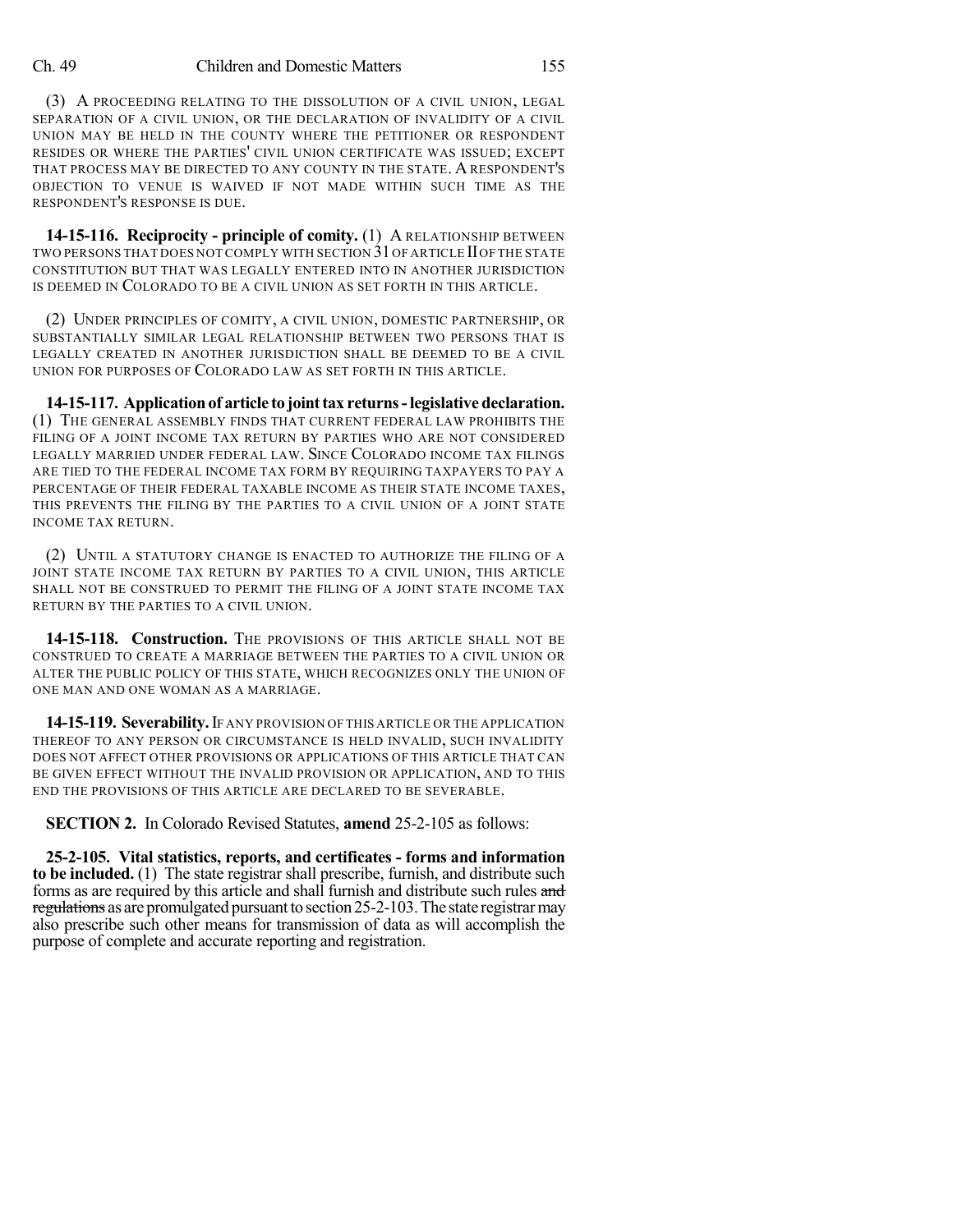(2) THE STATE REGISTRAR SHALL PRESCRIBE, FURNISH, AND DISTRIBUTE SUCH FORMS AS ARE REQUIRED BY THIS ARTICLE WITH RESPECT TO CIVIL UNION CERTIFICATES, AS DEFINED IN SECTION 14-15-103 (2), C.R.S.

**SECTION 3.** In Colorado Revised Statutes, **add** 25-2-106.5 and 25-2-107.5 as follows:

**25-2-106.5. Reports of civil unions.** EACH COUNTY CLERK AND RECORDER SHALL PREPARE A REPORT CONTAINING SUCH INFORMATION AND USING THE FORM AS MAY BE PRESCRIBED AND FURNISHED BY THE STATE REGISTRAR WITH RESPECT TO EVERY DULY EXECUTED CIVIL UNION CERTIFICATE REGISTERED IN ACCORDANCE WITH SECTION 14-15-112, C.R.S. ON OR BEFORE THE TENTH DAY OF EACH MONTH, OR MORE FREQUENTLY IF REQUESTED BY THE STATE REGISTRAR,THE COUNTY CLERK AND RECORDER SHALL FORWARD TO THE STATE REGISTRAR ALL CIVIL UNION REPORTS FOR ALL CIVIL UNION CERTIFICATESREGISTERED IN THE PRECEDING PERIOD. THE COUNTY CLERK AND RECORDER MAY ISSUE CERTIFIED COPIES OF CIVIL UNION CERTIFICATES.

**25-2-107.5. Reports of dissolution of civil unions, legal separation of civil unions, or declarations of invalidity of civil unions - fee. (1) THE CLERK OF EACH** COURT SHALL PREPARE A REPORT CONTAINING SUCH INFORMATION AND USING SUCH FORM AS MAY BE PRESCRIBED AND FURNISHED BY THE STATE REGISTRAR WITH RESPECT TO EVERY DECREE ENTERED BY THE COURT FOR THE DISSOLUTION OF A CIVIL UNION,LEGAL SEPARATION OF A CIVIL UNION,OR DECLARATION OF INVALIDITY OF A CIVIL UNION, AND EVERY DECREE AMENDING OR NULLIFYING SUCH A DECREE. ON OR BEFORE THE TENTH DAY OF EACH MONTH, OR MORE FREQUENTLY IF SO REQUESTED BY THE STATE REGISTRAR, THE CLERK SHALL FORWARD TO THE STATE REGISTRAR THE REPORTS FOR ALL SUCH DECREES ENTERED DURING THE PRECEDING PERIOD.

(2) IN ORDER TO DEFRAY THE COSTS OF MAINTENANCE OF VITAL STATISTICS RECORDS, THE CLERK OF THE COURT SHALL ASSESS A FEE OF THREE DOLLARS UPON EACH ACTION FILED FOR A DISSOLUTION OF A CIVIL UNION, LEGAL SEPARATION OF A CIVIL UNION, OR DECLARATION OF INVALIDITY OF A CIVIL UNION THAT IS FILED IN THE OFFICE OF EACH CLERK OF A COURT OF RECORD IN THIS STATE ON OR AFTER THE EFFECTIVE DATE OF THIS SECTION.THE CLERK SHALL KEEP ANY FEES SO COLLECTED IN A SEPARATE FUND, AND EACH MONTH THE CLERK SHALL TRANSMIT THOSE FEES COLLECTED TO THE STATE TREASURER, WHO SHALL CREDIT THE SAME TO THE VITAL STATISTICS RECORDS CASH FUND CREATED IN SECTION 25-2-121.

**SECTION 4.** In Colorado Revised Statutes, 25-2-117, **amend** (2)(d) and (2)(e); and **add** (2) (f) as follows:

**25-2-117. Certified copies furnished - fee.** (2) An applicant shall pay fees established pursuant to section 25-2-121 for each of the following services:

(d) The verification of marriage or divorce; and

(e) The reproduction of various vital statistics, publications, reports, and data services; AND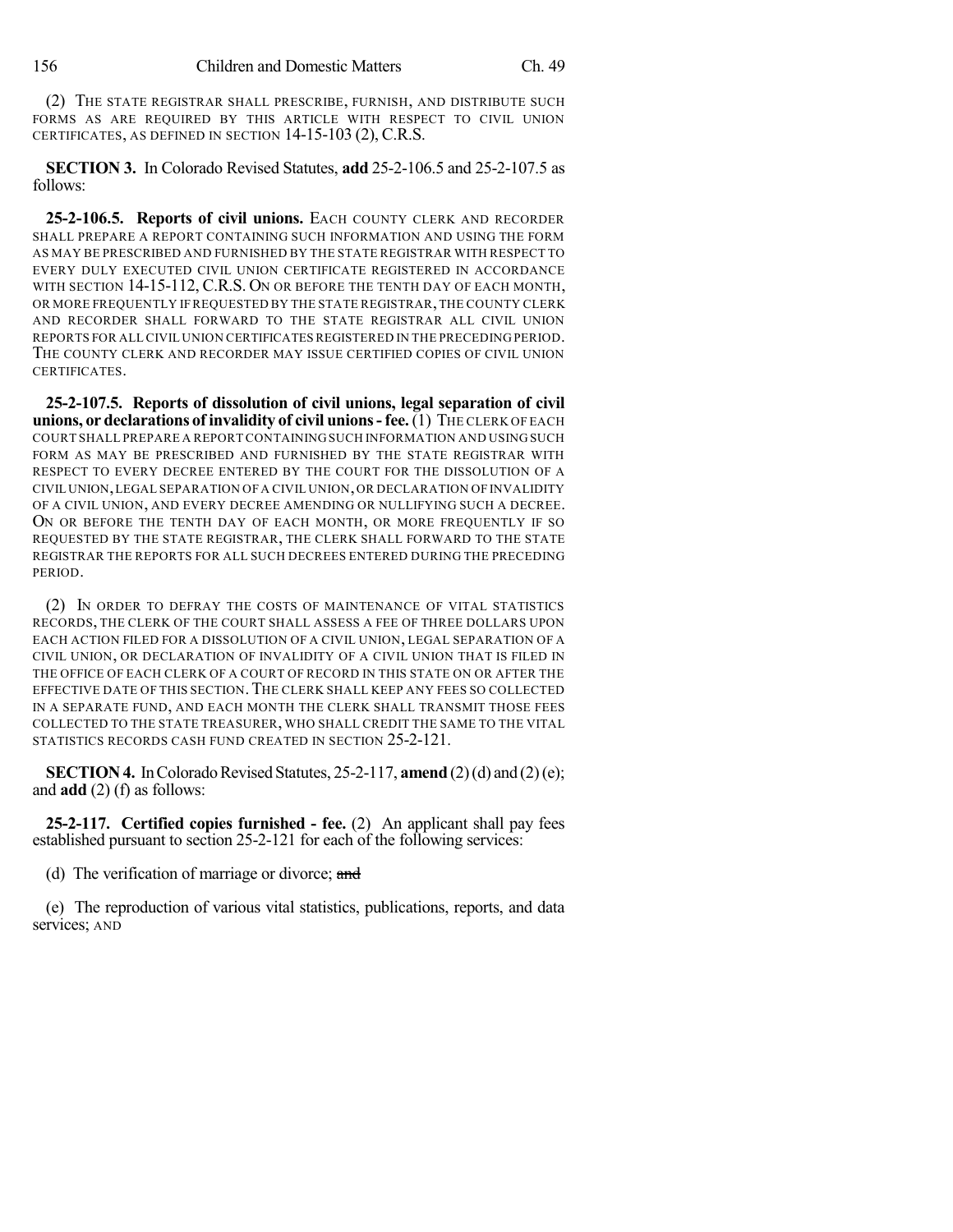(f) THE VERIFICATION OF A CIVIL UNION OR DISSOLUTION OF A CIVIL UNION.

**SECTION 5.** In Colorado Revised Statutes, 2-4-401, **add** (1.3), (1.4), (3.7), and (7.5) as follows:

**2-4-401. Definitions.** The following definitions apply to every statute, unless the context otherwise requires:

(1.3) "CIVIL UNION" MEANS A RELATIONSHIP ESTABLISHED BY TWO ELIGIBLE PERSONS PURSUANT TO THE REQUIREMENTS OF ARTICLE 15 OF TITLE 14, C.R.S., THAT ENTITLES THEM TO RECEIVE THE BENEFITS AND PROTECTIONS AND BE SUBJECT TO THE RESPONSIBILITIES OF SPOUSES.

(1.4) "CIVIL UNION CERTIFICATE"MEANS A DOCUMENT THAT CERTIFIES THAT THE PERSONS NAMED IN THE CERTIFICATE HAVE ESTABLISHED A CIVIL UNION IN THIS STATE IN COMPLIANCE WITH THE PROVISIONS OF ARTICLE 15 OF TITLE 14, C.R.S.

(3.7) "IMMEDIATE FAMILY MEMBER" MEANS A PERSON WHO IS RELATED BY BLOOD, MARRIAGE, CIVIL UNION, OR ADOPTION.

(7.5) "PARTNER IN A CIVIL UNION" OR "PARTY TO A CIVIL UNION" MEANS A PERSON WHO HAS ENTERED INTO A CIVIL UNION IN ACCORDANCE WITH THE REQUIREMENTS OF ARTICLE 15 OF TITLE 14, C.R.S.

**SECTION 6.** InColorado Revised Statutes, 8-73-108, **amend** (4) (b)(I), (4) (r), (4) (s) (I), (4) (t) (I), (4) (u) (I), and (4) (v) as follows:

**8-73-108. Benefit awards - repeal.** (4) **Full award.** An individual separated from a job shall be given a full award of benefits if any of the following reasons and pertinent conditions related thereto are determined by the division to have existed. The determination of whether or not the separation from employment shall result in a full award of benefits shall be the responsibility of the division. The following reasons shall be considered, along with any other factors that may be pertinent to such determination:

(b) (I) The health of the worker is such that the worker is separated from his or her employment and must refrain from working for a period of time that exceeds the greater of the employer's medical leave of absence policy or the provisions of the federal "Family and Medical Leave Act of 1993", if applicable, or the worker's health is such that the worker must seek a new occupation, or the health of the worker or the worker's spouse, PARTNER IN A CIVIL UNION, or dependent child is such that the worker must leave the vicinity of the worker's employment; except that, if the health of the worker or the worker's spouse, PARTNER IN A CIVIL UNION, or dependent child has caused the separation from work, the worker, in order to be entitled to a full award, must have complied with the following requirements: Informed the worker's employer in writing, if the employer has posted or given actual advance notice of this writing requirement, of the condition of the worker's health or the health of the worker's spouse, PARTNER IN A CIVIL UNION, or dependent child prior to separation from employment and allowed the employer the opportunity to make reasonable accommodations for the worker's condition; substantiated the cause by a competent written medical statement issued by a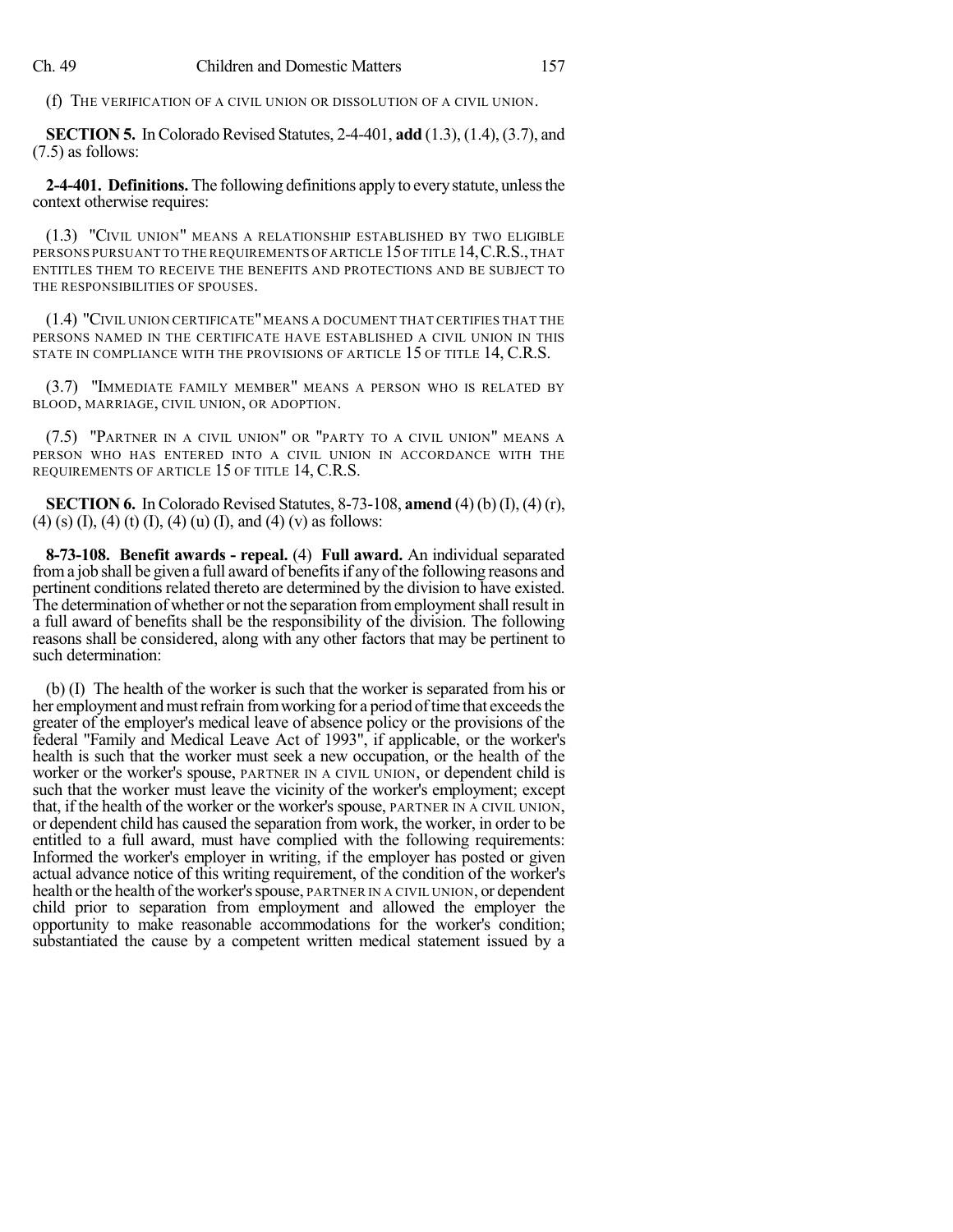licensed practicing physician prior to the date of separation from employment when so requested by the employer prior to the date of separation from employment or within a reasonable period thereafter; submitted himself or herself or the worker's spouse, PARTNER IN A CIVIL UNION, or dependent child to an examination by a licensed practicing physician selected and paid by the interested employer when so requested by the employer prior to the date of separation from employment or within a reasonable period thereafter; or provided the division, when so requested, with a written medical statement issued by a licensed practicing physician. For purposes of providing the medical statement or submitting to an examination for an employer, "a reasonable period thereafter" shall include the time before adjudication by either a deputy or referee of the division. An award of benefits pursuant to this subparagraph (I) shall include benefits to a worker who, either voluntarily or involuntarily, is separated from employment because of pregnancy and who otherwise satisfies the requirements of this subparagraph (I).

(r) (I) Separating from a job because of domestic violence may be reason for a determination for a full award if:

(A) The worker reasonably believes that his or her continued employment would jeopardize the safety of the worker or any member of the worker's immediate family and provides the division with substantiating documentation as described in sub-subparagraph (B) or (C) of this subparagraph (I); or

(B) The worker provides the division with an active or recently issued protective order or other order documenting the domestic violence or a police record documenting recent domestic violence; or

(C) The worker provides the division with a statement substantiating recent domestic violence from a qualified professional from whom the worker has sought assistance for the domestic violence, such as a counselor, shelter worker, member of the clergy, attorney, or health worker.

(II) If the worker does not meet the provisions of subparagraph (I) of this paragraph (r), the worker shall be held to have voluntarily terminated employment for the purposes of determining benefits pursuant to subparagraph (XXII) of paragraph (e) of subsection (5) of this section.

(III) Any benefits awarded to the claimant under the provisions of this paragraph (r) normally chargeable to the employer shall be charged to the fund.

(IV) The director of the division shall adopt rules as necessary to implement and administer this paragraph (r).

(V) As used in this paragraph (r), "immediate family"meansthe worker'sspouse, PARTNER IN A CIVIL UNION, parent, or minor child under eighteen years of age.

(s) (I) Quitting a job to relocate as a result of the transfer of the individual's spouse OR PARTNER IN A CIVIL UNION to a new place of residence, either within or outside Colorado, from which it is impractical to commute to the place of employment, and upon arrival at the new place of residence, the individual is in all respects available for suitable work. The spouse OR PARTNER IN A CIVIL UNION shall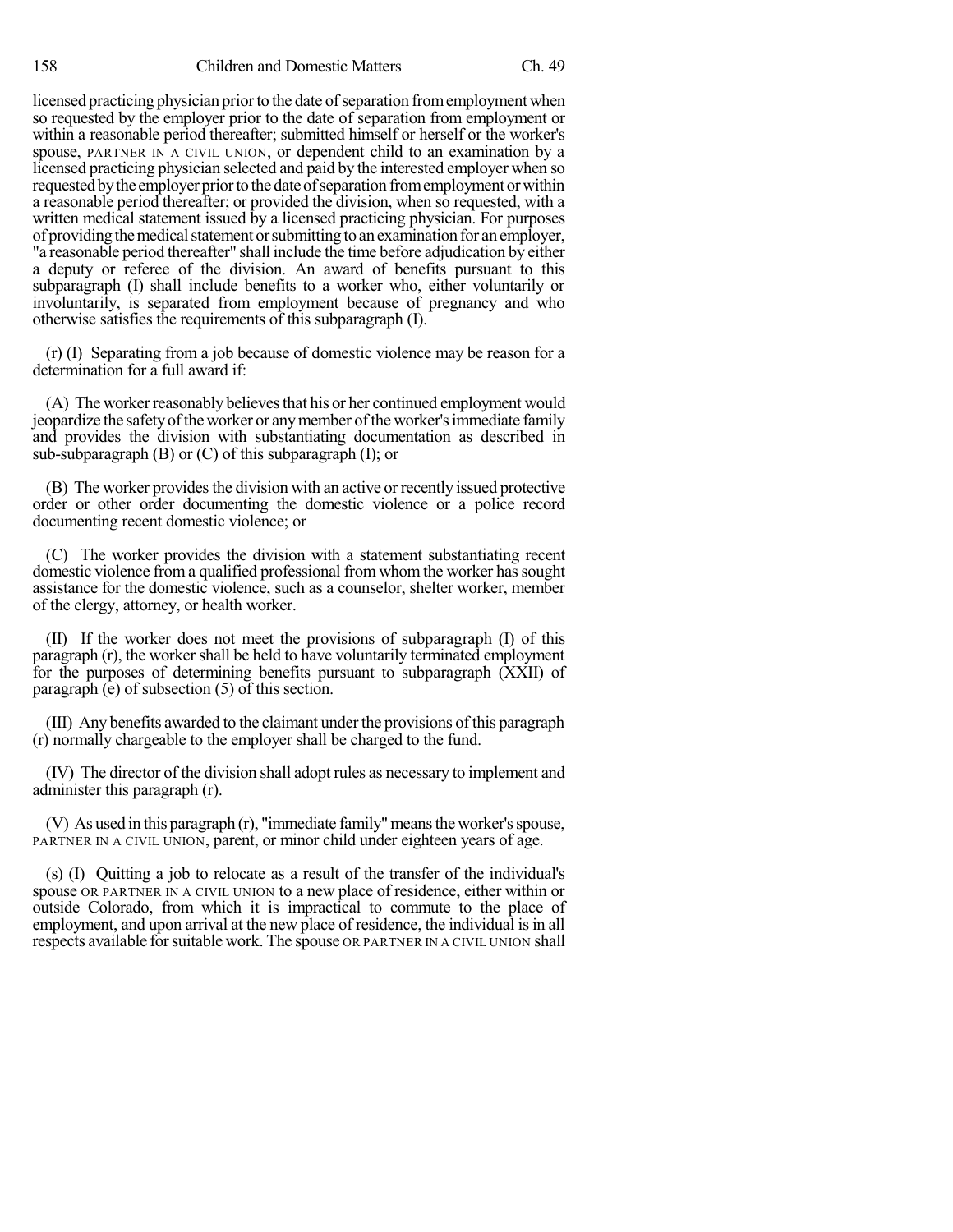be a member of the United States armed forces who is on active duty as defined in 10 U.S.C. sec. 101 (d) (1), active guard and reserve duty as defined in 10 U.S.C. sec. 101 (d) (6), or active duty pursuant to title 10 or 32 of the United States Code.

(t) (I) Quitting a job to relocate to a new place of residence, either within or outside Colorado, from which it is impractical to commute to the place of employment because the individual's spouse OR PARTNER IN A CIVIL UNION, who was stationed in Colorado, is killed in combat. Upon arrival at the new place of residence, the individual shall be available, in all respects, for suitable work. The individual's spouse OR PARTNER IN A CIVIL UNION shall have been a member of the United States armed forces who was on active duty as defined in 10 U.S.C.sec. 101 (d) (1), active guard and reserve duty as defined in 10 U.S.C. sec. 101 (d) (6), or active duty pursuant to title 10 or 32 of the United States Code.

 $(u)$  (I) Separating from a job due to a change in location of the employment of the worker's spouse OR PARTNER IN A CIVIL UNION that necessitates a new place of residence for the worker, either within or outside Colorado, from which it is impractical to commute to the worker's place of employment, and upon arrival at the new place of residence, the individual is in all respects available for suitable work. The director of the division shall adopt rules as necessary to implement and administer this paragraph (u).

 $(v)$  (I) Separating from a job because a member of the worker's immediate family is suffering from an illness that requires the worker to care for the immediate family member for a period that exceeds the greater of the employer's medical leave of absence policy or the provisions of the federal "Family and Medical Leave Act of 1993" if the worker meets the following requirements:

(A) The worker informed his or her employer, if the employer has posted or given actual advance notice of the requirement to so inform the employer, of the condition of the worker's immediate family member; and

(B) The worker provides the division, when requested, a competent statement verifying the condition of the worker's immediate family member.

(II) Separating from a job because a member of the worker's immediate family is suffering from a disability that requires the worker to care for the immediate family member for a period that exceeds the greater of the employer's medical leave of absence policy or the provisions of the federal "Family and Medical Leave Act of 1993" if the worker meets the following requirements:

(A) The worker informed his or her employer, if the employer has posted or given actual advance notice of the requirement to so inform the employer, of the condition of the worker's immediate family member; and

(B) The worker provides the division, when requested, a competent statement verifying the condition of the worker's immediate family member.

(III) The director of the division shall adopt rules as necessary to implement and administer this paragraph (v).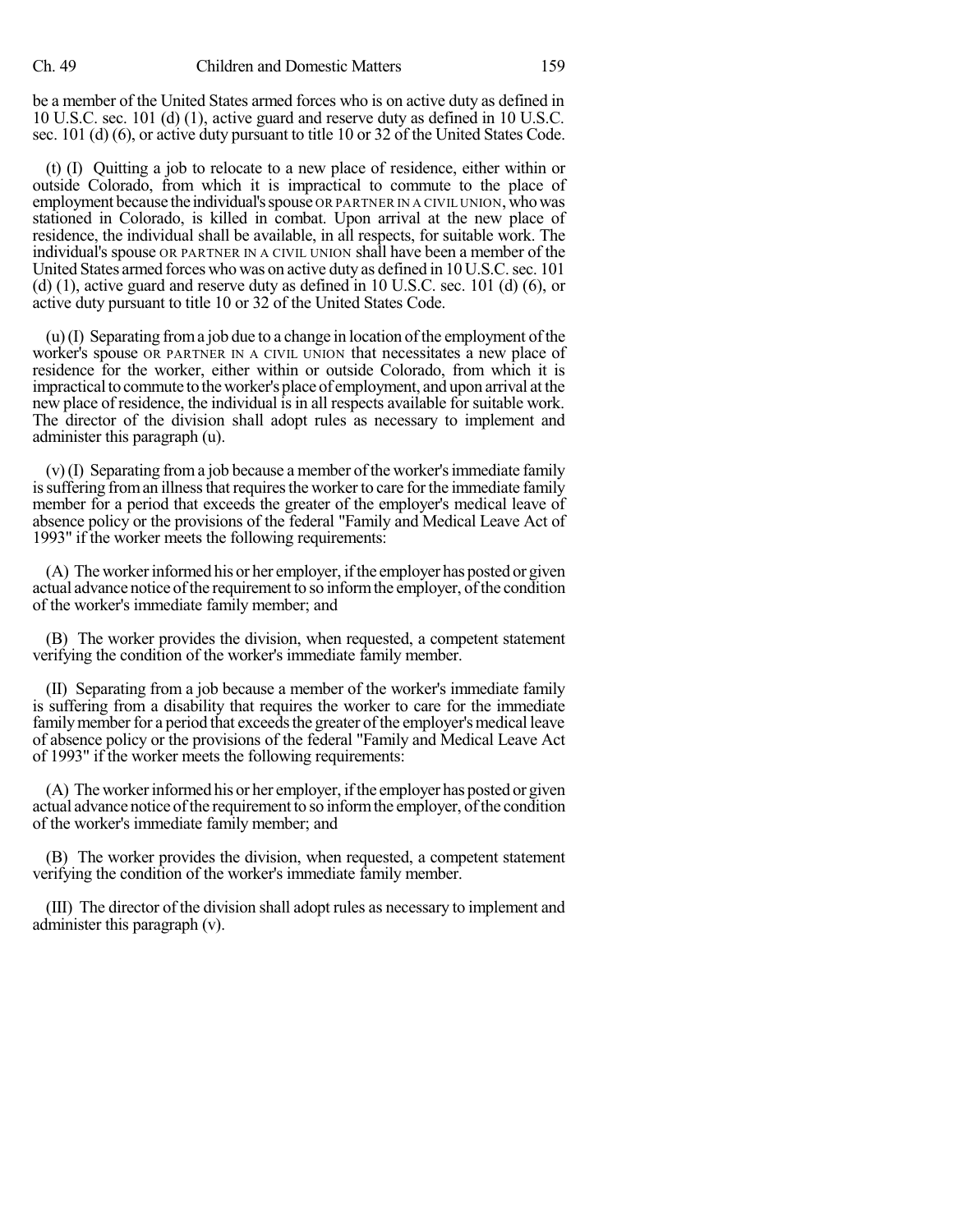(IV) Any benefits awarded to the claimant under this paragraph (v) normally chargeable to the employer shall be charged to the fund, and any such benefits shall not affect an employer's premium.

(V) As used in this paragraph (v):

(A) "Disability" means all types of verified disability, including, without limitation, mental and physical disabilities; permanent and temporary disabilities; and partial and total disabilities.

(B) "Illness" means verified poor health or sickness.

(C) "Immediate familymember" meansthe worker'sspouse, PARTNER IN A CIVIL UNION, parent, or minor child under eighteen years of age.

**SECTION 7.** In Colorado Revised Statutes, 10-16-102, **amend** (14) as follows:

**10-16-102. Definitions.** As used in this article, unless the context otherwise requires:

(14) "Dependent" means a spouse, A PARTNER IN A CIVIL UNION, an unmarried child under nineteen years of age, an unmarried child who is a full-time student under twenty-four years of age and who is financially dependent upon the parent, and an unmarried child of any age who is medically certified as disabled and dependent upon the parent. "Dependent" shall include a designated beneficiary, as defined in section  $15$ -22-103 (1), C.R.S., if an employer elects to cover a designated beneficiary as a dependent.

**SECTION 8.** In Colorado Revised Statutes, 13-32-101, **add** (1) (a.5) and (1) (b.5) as follows:

**13-32-101. Docket fees in civil actions - judicial stabilization cash fund support registry fund created.** (1) At the time of first appearance in all civil actions and special proceedings in all courts of record, except in the supreme court and the court of appeals, and except in the probate proceedings in the district court or probate court of the city and county of Denver, and except as provided in subsection (3) of this section and in sections 13-32-103 and 13-32-104, there shall be paid in advance the total docket fees, as follows:

(a.5) ON AND AFTER OCTOBER 1, 2013, BY THE PETITIONER IN A PROCEEDING FOR DISSOLUTION OF A CIVIL UNION, LEGAL SEPARATION OF A CIVIL UNION, OR DECLARATION OF INVALIDITY OF A CIVIL UNION AND BY THE PETITIONER IN AN ACTION FOR A DECLARATORY JUDGMENT CONCERNING THE STATUS OF A CIVIL UNION, A FEE OF TWO HUNDRED THIRTY DOLLARS;

(b.5) ON AND AFTER OCTOBER 1, 2013, BY THE RESPONDENT IN A PROCEEDING FOR DISSOLUTION OF A CIVIL UNION, LEGAL SEPARATION OF A CIVIL UNION, OR DECLARATION OF INVALIDITY OF A CIVIL UNION AND BY THE RESPONDENT TO AN ACTION FOR A DECLARATORY JUDGMENT CONCERNING THE STATUS OF A CIVIL UNION, A FEE OF ONE HUNDRED SIXTEEN DOLLARS;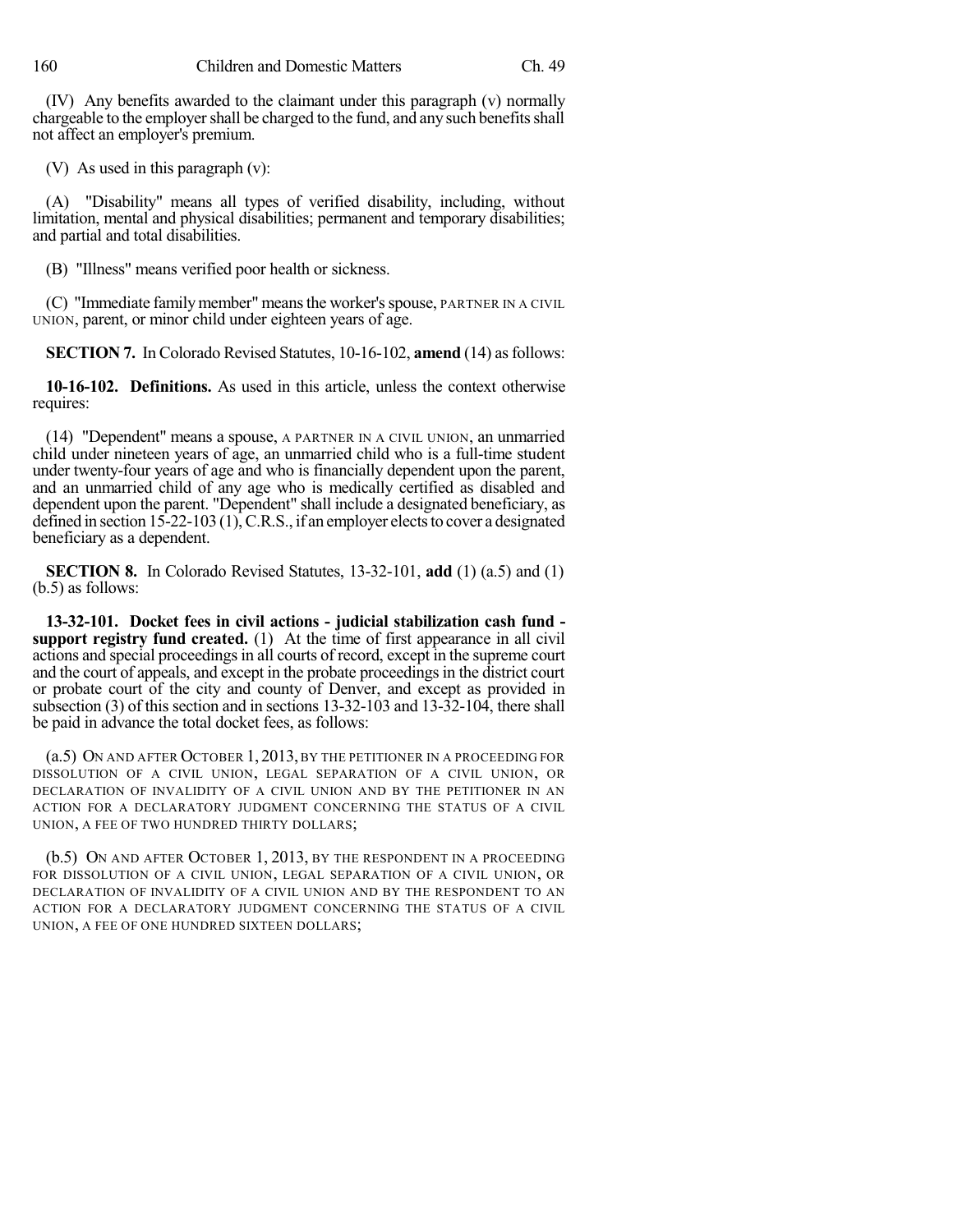**SECTION 9.** In Colorado Revised Statutes, 13-32-101, **amend** (5) (a) introductory portion, (5) (a) (VII), and (5) (b) introductory portion as follows:

**13-32-101. Docket fees in civil actions - judicial stabilization cash fund support registry fund created.** (5) (a) Each fee collected pursuant to paragraph  $(a)$  OR  $(a, 5)$  of subsection  $(1)$  of this section shall be transmitted to the state treasurer and divided as follows:

(VII) PURSUANT TO SECTION 25-2-107 (2) OR 25-2-107.5, C.R.S., three dollars shall be deposited in the vital statistics records cash fund created in section  $25-2-121$ , C.R.S.;

(b) Each fee collected pursuant to paragraph (b)  $\alpha$  (b.5) of subsection (1) of this section shall be transmitted to the state treasurer and divided as follows:

**SECTION 10.** In Colorado Revised Statutes, 13-90-107, **amend** (1) (l) (II) (D); and  $\text{add}(1)$  (a.5) and (1) (l) (III) (C) as follows:

**13-90-107. Who may not testify without consent.** (1) There are particular relations in which it is the policy of the law to encourage confidence and to preserve it inviolate; therefore, a person shall not be examined as a witnessin the following cases:

 $($ a.5 $)$  (I) Except as otherwise provided in section 14-13-310 (5), C.R.S., a PARTNER IN A CIVIL UNION SHALL NOT BE EXAMINED FOR OR AGAINST THE OTHER PARTNER IN THE CIVIL UNION WITHOUT THE OTHER PARTNER'S CONSENT, NOR DURING THE CIVIL UNION OR AFTERWARD SHALL EITHER BE EXAMINED WITHOUT THE CONSENT OF THE OTHER AS TO ANY COMMUNICATIONS MADE BY ONE TO THE OTHER DURING THE CIVIL UNION;EXCEPT THAT THIS EXCEPTION DOES NOT APPLY TO A CIVIL ACTION OR PROCEEDING BY ONE AGAINST THE OTHER, A CRIMINAL ACTION OR PROCEEDING FOR A CRIME COMMITTED BY ONE AGAINST THE OTHER, OR A CRIMINAL ACTION OR PROCEEDING AGAINST ONE OR BOTH PARTNERS WHEN THE ALLEGED OFFENSE OCCURRED PRIOR TO THE DATE OF THE PARTIES' CERTIFICATION OF THE CIVIL UNION. HOWEVER, THIS EXCEPTION SHALL NOT ATTACH IF THE OTHERWISE PRIVILEGED INFORMATION IS COMMUNICATED AFTER THE CERTIFICATION OF THE CIVIL UNION.

(II) THE PRIVILEGE DESCRIBED IN THIS PARAGRAPH (a.5) DOES NOT APPLY TO CLASS  $1, 2$ , OR 3 FELONIES AS DESCRIBED IN SECTION  $18-1.3-401(1)(a)(IV)$  AND  $(1)$ (a) (V), C.R.S. IN THIS INSTANCE, DURING THE CIVIL UNION OR AFTERWARD, A PARTNER IN A CIVIL UNION SHALL NOT BE EXAMINED FOR OR AGAINST THE OTHER PARTNER IN THE CIVIL UNION AS TO ANY COMMUNICATIONS INTENDED TO BE MADE IN CONFIDENCE AND MADE BY ONE TO THE OTHER DURING THE CIVIL UNION WITHOUT THE OTHER PARTNER'S CONSENT.

(III) COMMUNICATIONS BETWEEN PARTNERS IN A CIVIL UNION ARE NOT PRIVILEGED PURSUANT TO THIS PARAGRAPH (a.5) IF SUCH COMMUNICATIONS ARE MADE FOR THE PURPOSE OF AIDING THE COMMISSION OF A FUTURE CRIME OR OF A PRESENT CONTINUING CRIME.

(IV) THE BURDEN OF PROVING THE EXISTENCE OF A CIVIL UNION FOR THE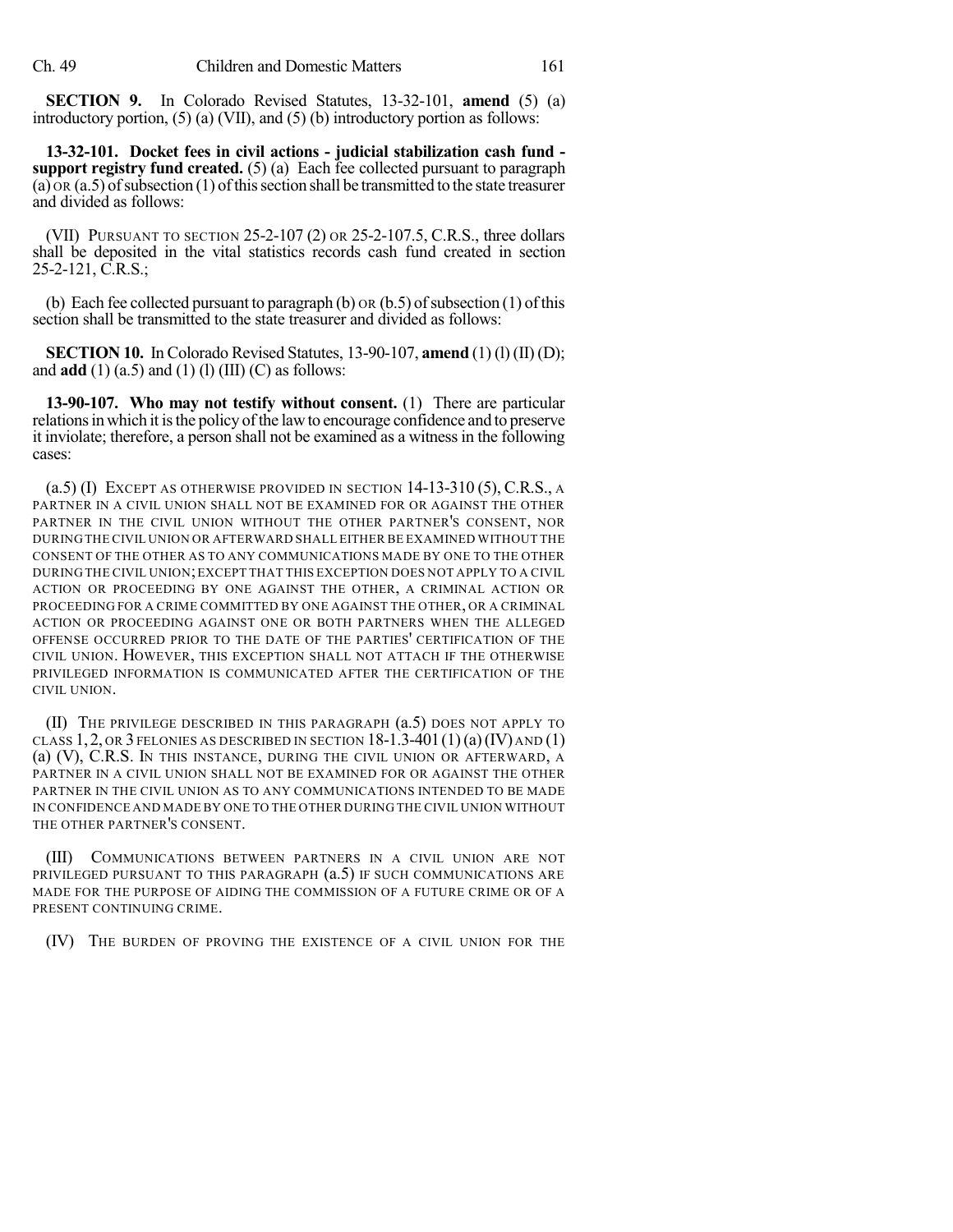PURPOSES OF THIS PARAGRAPH  $(a.5)$  SHALL BE ON THE PARTY ASSERTING THE CLAIM.

(V) NOTICE OF THE ASSERTION OF THE PRIVILEGE DESCRIBED IN THIS PARAGRAPH (a.5) SHALL BE GIVEN AS SOON AS PRACTICABLE BUT NOT LESS THAN TEN DAYS PRIOR TO ASSERTION AT ANY HEARING.

(VI) FOR THE PURPOSES OF THIS PARAGRAPH (a.5), "PARTNER IN A CIVIL UNION" MEANS A PERSON WHO HAS ENTERED INTO A CIVIL UNION ESTABLISHED IN ACCORDANCE WITH THE REQUIREMENTS OF ARTICLE 15 OF TITLE 14, C.R.S.

(l) (II) This exception does not apply to:

(D) Any criminal action or proceeding in which a minor's parent is charged with a crime committed against the communicating minor child, the parent's spouse, THE PARENT'S PARTNER IN A CIVIL UNION, or a minor child of either the parent or the parent's spouse OR THE PARENT'S PARTNER IN A CIVIL UNION;

(III) For purposes of this paragraph (l):

(C) "PARTNER IN A CIVIL UNION" MEANS A PERSON WHO HAS ENTERED INTO A CIVIL UNION IN ACCORDANCE WITH THE REQUIREMENTS OF ARTICLE 15 OF TITLE 14, C.R.S.

**SECTION 11.** In Colorado Revised Statutes, **add** 14-2-307.5 as follows:

**14-2-307.5. Applicability of article and case law to agreements relating to civil unions.** PROSPECTIVE PARTIES TO A CIVIL UNION AND PRESENT PARTIES TO A CIVIL UNION MAY CONTRACT TO MAKE AN AGREEMENT RELATING TO THE CIVIL UNION THAT INCLUDES ANY OF THE RIGHTS AND OBLIGATIONS THAT MAY BE INCLUDED IN A MARITAL AGREEMENT PURSUANT TO SECTION 14-2-304, BUT ONLY IF THE AGREEMENT IS SIGNED BY BOTH PARTIES PRIOR TO THE FILING OF AN ACTION FOR LEGAL SEPARATION OF THE CIVIL UNION, DISSOLUTION OF THE CIVIL UNION, OR FOR DECLARATION OF INVALIDITY OF THE CIVIL UNION. THE PROVISIONS OF THIS ARTICLE AND ANY CASE LAW CONSTRUING THIS ARTICLE APPLY TO ANY AGREEMENT MADE BY PROSPECTIVE PARTIES TO A CIVIL UNION OR BETWEEN PRESENT PARTIES TO A CIVIL UNION.

**SECTION 12.** In Colorado Revised Statutes, 14-4-107, **amend** (2) (a) and (4.5) as follows:

**14-4-107. Family violence justice fund - creation - grants from fund.** (2) Grants from the fund shall be used to fund qualifying organizations to provide legal advice, representation, and advocacy for and on behalf of indigent clients who are victims of family violence. Moneys from the fund may be provided for services that include, but are not limited to:

(a) The provision of direct legal representation to victims of family violence in resolving their civil legal matters and removing impediments to the elimination of family violence. Such representation may include, but need not be limited to, representation in any protection order proceeding, action for dissolution of marriage, legal separation, or declaration of invalidity of marriage, ACTION FOR DISSOLUTION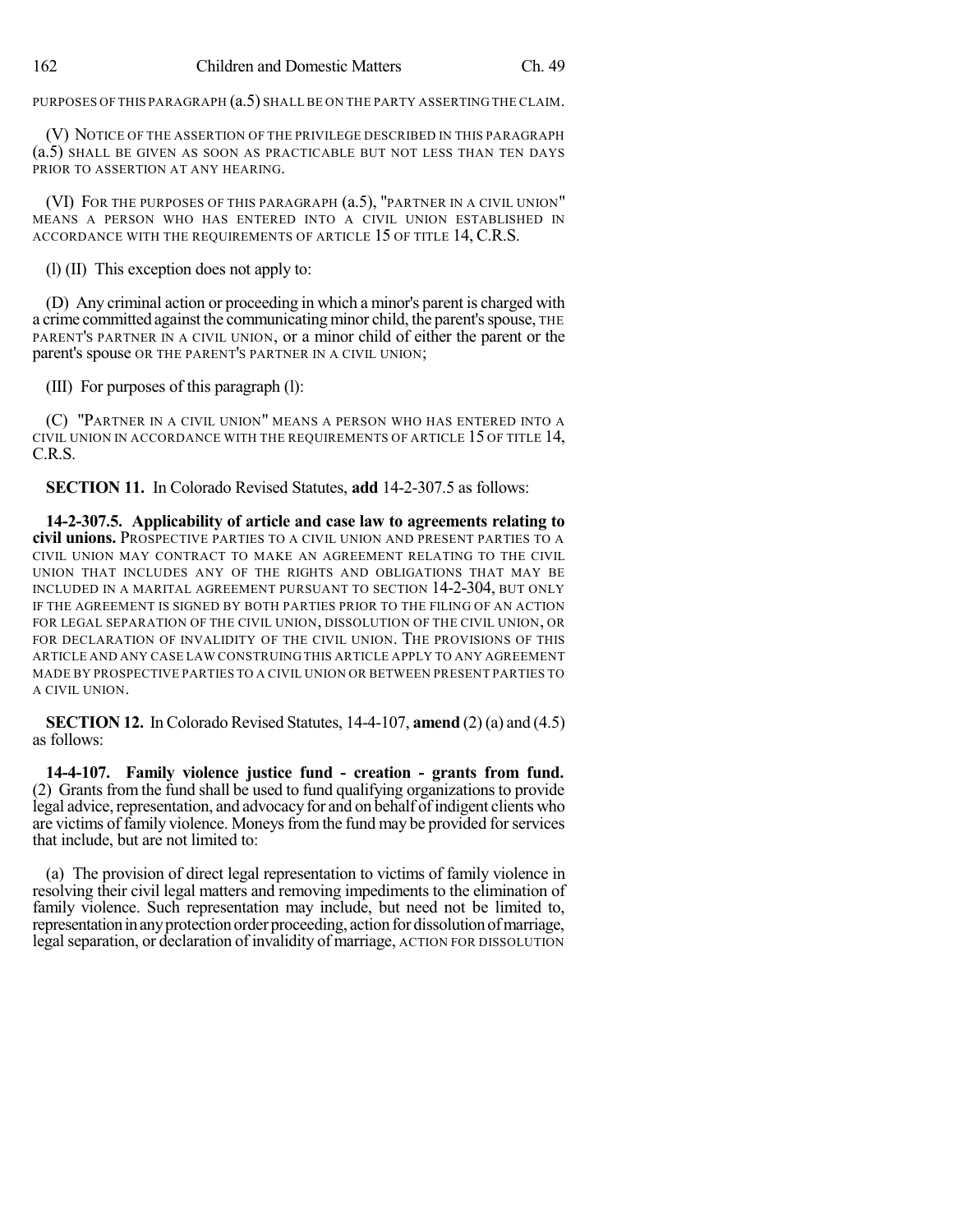OF A CIVIL UNION, LEGAL SEPARATION, OR DECLARATION OF INVALIDITY OF A CIVIL UNION; paternity action, child custody action, proceeding to establish or enforce child support, administrative hearings, or any other judicial actionsin which family violence is an issue or in which legal representation is necessary to protect the interests of a victim of family violence.

(4.5) Notwithstanding any other provision of this section, the state court administrator shall apply the moneys generated from fees collected pursuant to section 13-32-101  $\left(\frac{1}{1}\right)\left(a\right)$  and  $\left(\frac{1}{1}\right)\left(b\right)$  (1) (a), (1) (a.5), (1) (b), AND (1) (b.5), C.R.S., and transferred pursuant to section 13-32-101 (5) (a)  $(X)$  and (5) (b) (II), C.R.S., to grants to qualifying organizations that provide services described in subsection  $(2)$ of this section for or on behalf of indigent persons or their families who WHICH PERSONS are married, separated, or divorced OR PARTIES TO A CIVIL UNION OR AN INVALIDATED, LEGALLY SEPARATED, OR DISSOLVED CIVIL UNION.

**SECTION 13.** In Colorado Revised Statutes, 14-10-105, **add** (2.5) as follows:

**14-10-105. Application of Colorado rules of civil procedure.** (2.5) A PROCEEDING FOR DISSOLUTION OF A CIVIL UNION, LEGAL SEPARATION, OR DECLARATION OF INVALIDITY OF A CIVIL UNION SHALLBE ENTITLED "IN RE THECIVIL UNION OF ........ AND ........".

**SECTION 14.** In Colorado Revised Statutes, **add** 14-10-106.5 as follows:

**14-10-106.5. Dissolution of civil unions - legal separation - jurisdiction applicability of article and case law.** (1) ANY PERSON WHO ENTERS INTO A CIVIL UNION IN COLORADO PURSUANT TO ARTICLE 15 OF THIS TITLE CONSENTS TO THE JURISDICTION OF THE COURTS OF COLORADO FOR THE PURPOSE OF ANY ACTION RELATING TO A CIVIL UNION EVEN IF ONE OR BOTH PARTIES CEASE TO RESIDE IN THIS STATE. IN A MATTER SEEKING A DISSOLUTION, LEGAL SEPARATION, OR DECLARATION OF INVALIDITY OF A CIVIL UNION,THE COURT SHALL FOLLOW THE PROCEDURES THAT ARE SET FORTH IN THIS ARTICLE FOR DISSOLUTION, LEGAL SEPARATION, OR DECLARATION OF INVALIDITY. THE PROVISIONS OF THIS ARTICLE AND ANY CASE LAW CONSTRUING THIS ARTICLE APPLY TO THE DISSOLUTION, LEGAL SEPARATION, OR DECLARATION OF INVALIDITY OF A CIVIL UNION.

(2) THE COURT SHALL FOLLOW THE LAWS OF COLORADO IN A MATTER FILED IN COLORADO THAT IS SEEKING A DISSOLUTION,LEGAL SEPARATION,OR INVALIDITY OF A CIVIL UNION THAT WAS ENTERED INTO IN ANOTHER JURISDICTION.

**SECTION 15.** In Colorado Revised Statutes, **amend** 14-10-120.5 as follows:

**14-10-120.5. Petition - fee - assessment - displaced homemakers fund.** (1) There shall be assessed against a nonindigent petitioner a fee of five dollarsfor each filing of a petition for dissolution of marriage, declaration of invalidity of marriage, legal separation, or declaratory judgment concerning the status of marriage. All such fees collected shall be transmitted to the state treasurer for deposit in the displaced homemakers fund created pursuant to section 8-15.5-108, C.R.S.

(1.5) THERE SHALL BE ASSESSED AGAINST A NONINDIGENT PETITIONER A FEE OF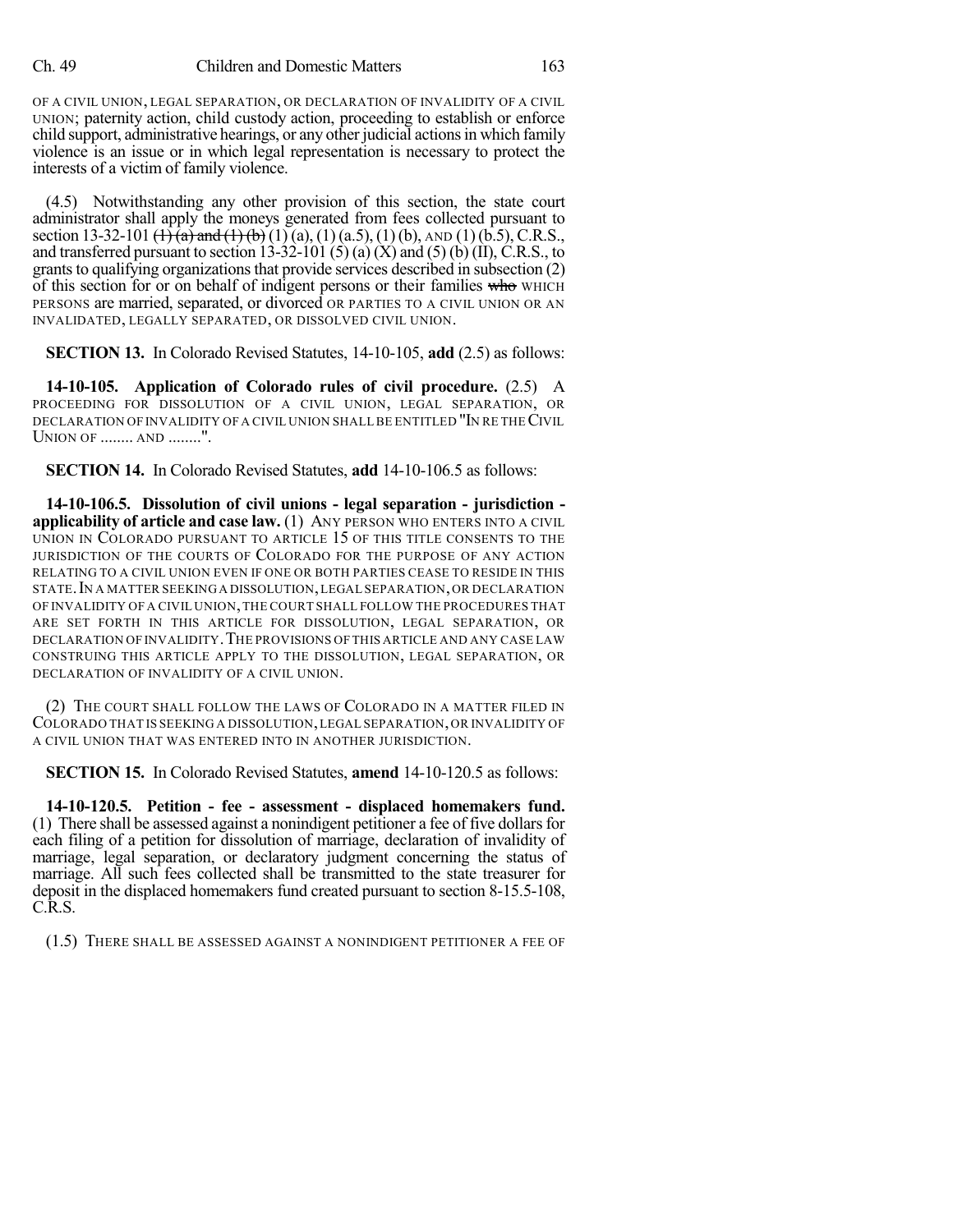FIVE DOLLARS FOR EACH FILING OF A PETITION FOR DISSOLUTION OF A CIVIL UNION, DECLARATION OF INVALIDITY OF A CIVIL UNION, LEGAL SEPARATION, OR DECLARATORY JUDGMENT CONCERNING THE STATUS OF A CIVIL UNION. ALL SUCH FEES COLLECTED SHALL BE TRANSMITTED TO THE STATE TREASURER FOR DEPOSIT IN THE DISPLACED HOMEMAKERS FUND CREATED PURSUANT TO SECTION 8-15.5-108, C.R.S.

(2) Notwithstanding the amount specified for the fee in subsection (1) OR (1.5) of this section, the chief justice of the supreme court by rule or as otherwise provided by law may reduce the amount of the fee if necessary pursuant to section 24-75-402 (3), C.R.S., to reduce the uncommitted reserves of the fund to which all or any portion of the fee is credited. After the uncommitted reserves of the fund are sufficiently reduced, the chief justice by rule or as otherwise provided by law may increase the amount of the fee as provided in section 24-75-402 (4), C.R.S.

**SECTION 16.** In Colorado Revised Statutes, 14-13-310, **add** (5) as follows:

**14-13-310. Hearing and order.** (5) A PRIVILEGE AGAINST DISCLOSURE OF COMMUNICATIONS BETWEEN PARTNERS IN A CIVIL UNION AND A DEFENSE OF IMMUNITY BASED ON THE RELATIONSHIP OF PARTNERS IN A CIVIL UNION OR PARENT AND CHILD MAY NOT BE INVOKED IN A PROCEEDING UNDER THIS PART 3.

**SECTION 17.** In Colorado Revised Statutes, 15-10-102, **add** (3) as follows:

**15-10-102. Purposes- rule of construction.**(3) UNDER THIS CODE, THE RIGHTS OF PARTNERS IN A CIVIL UNION CREATED PURSUANT TO THE "COLORADO CIVIL UNION ACT", ARTICLE 15 OF TITLE 14, C.R.S., ARE THE SAME RIGHTS AS THOSE EXTENDED TO SPOUSES WHO ARE MARRIED PURSUANT TO THE PROVISIONS OF THE "UNIFORM MARRIAGE ACT", PART 1 OF ARTICLE 2 OF TITLE 14, C.R.S.

**SECTION 18.** In Colorado Revised Statutes, 15-12-203, **amend** (1) as follows:

**15-12-203. Priority among persons seeking appointment as personal representative.** (1) Whether the proceedings are formal or informal, persons who are not disqualified have priority for appointment in the following order:

(a) The person with priority as determined by a probated will including a person nominated by a power conferred in a will;

(b) The surviving spouse of the decedent who is a devisee of the decedent;

(b.3) THE SURVIVING PARTY TO A CIVIL UNION ENTERED INTO IN ACCORDANCE WITH ARTICLE 15 OF TITLE 14, C.R.S., WHO IS A DEVISEE OF THE DECEDENT;

(b.5) A person given priority to be a personal representative in a designated beneficiary agreement made pursuant to article 22 of this title;

(c) Other devisees of the decedent;

(d) The surviving spouse of the decedent;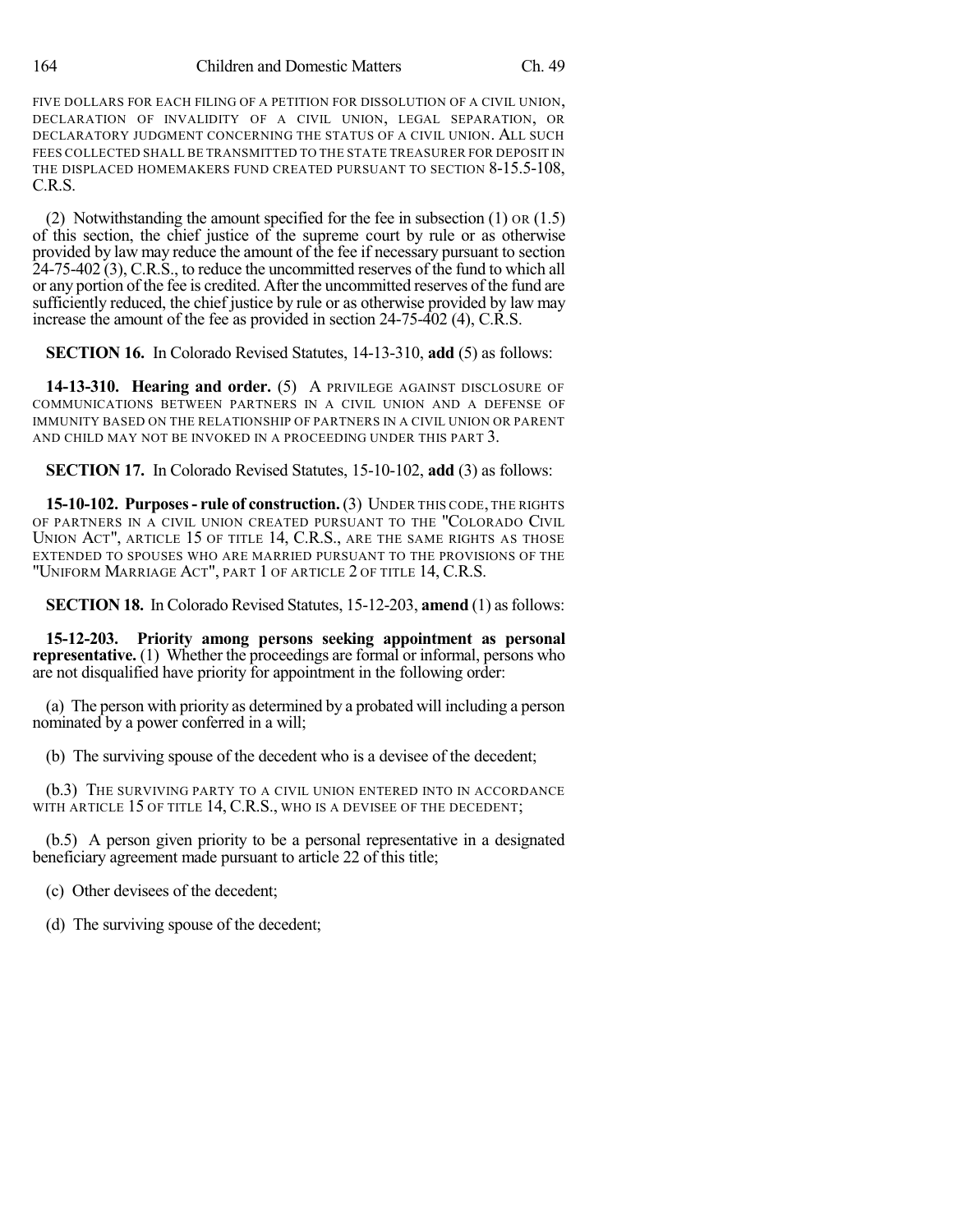(d.5) THE SURVIVING PARTY TO A CIVIL UNION ENTERED INTO IN ACCORDANCE WITH ARTICLE 15 OF TITLE 14, C.R.S.;

(e) Other heirs of the decedent;

(f) Forty-five days after the death of the decedent, any creditor.

**SECTION 19.** In Colorado Revised Statutes, 15-14-304, **amend** (2) (b) (I) (A) and  $(2)$  (b)  $(II)$  as follows:

**15-14-304. Judicial appointment of guardian - petition.**(2) The petition must set forth the petitioner's name, residence, current address if different, relationship to the respondent, and interest in the appointment and, to the extent known, state or contain the following with respect to the respondent and the relief requested:

(b) (I) The name and address of the respondent's:

(A) Spouse OR PARTNER IN A CIVIL UNION or, if the respondent has none, an adult with whom the respondent has resided for more than six months within one year before the filing of the petition; and

(II) If the respondent has neither spouse, PARTNER IN A CIVIL UNION, adult child, nor parent, at least one of the adults nearest in kinship to the respondent who can be found with reasonable efforts;

**SECTION 20.** In Colorado Revised Statutes, 15-14-310, **amend** (1) as follows:

**15-14-310. Who may be guardian - priorities - prohibition of dual roles.**  $(1)$  Subject to subsection  $(4)$  of this section, the court in appointing a guardian shall consider persons otherwise qualified in the following order of priority:

(a) A guardian, other than a temporary or emergency guardian, currently acting for the respondent in this state or elsewhere;

(b) Apersonnominatedas guardian bythe respondent, including the respondent's specific nomination of a guardian made in a durable power of attorney or given priority to be a guardian in a designated beneficiary agreement made pursuant to article 22 of this title;

(c) An agent appointed by the respondent under a medical durable power of attorney pursuant to section 15-14-506;

(d) An agent appointed by the respondent under a general durable power of attorney;

(e) The spouse of the respondent or a person nominated by will or other signed writing of a deceased spouse;

(e.5) THE PARTNER IN A CIVIL UNION OF THE RESPONDENT OR A PERSON NOMINATED BY WILL OR OTHER SIGNED WRITING OF A DECEASED PARTNER IN A CIVIL UNION;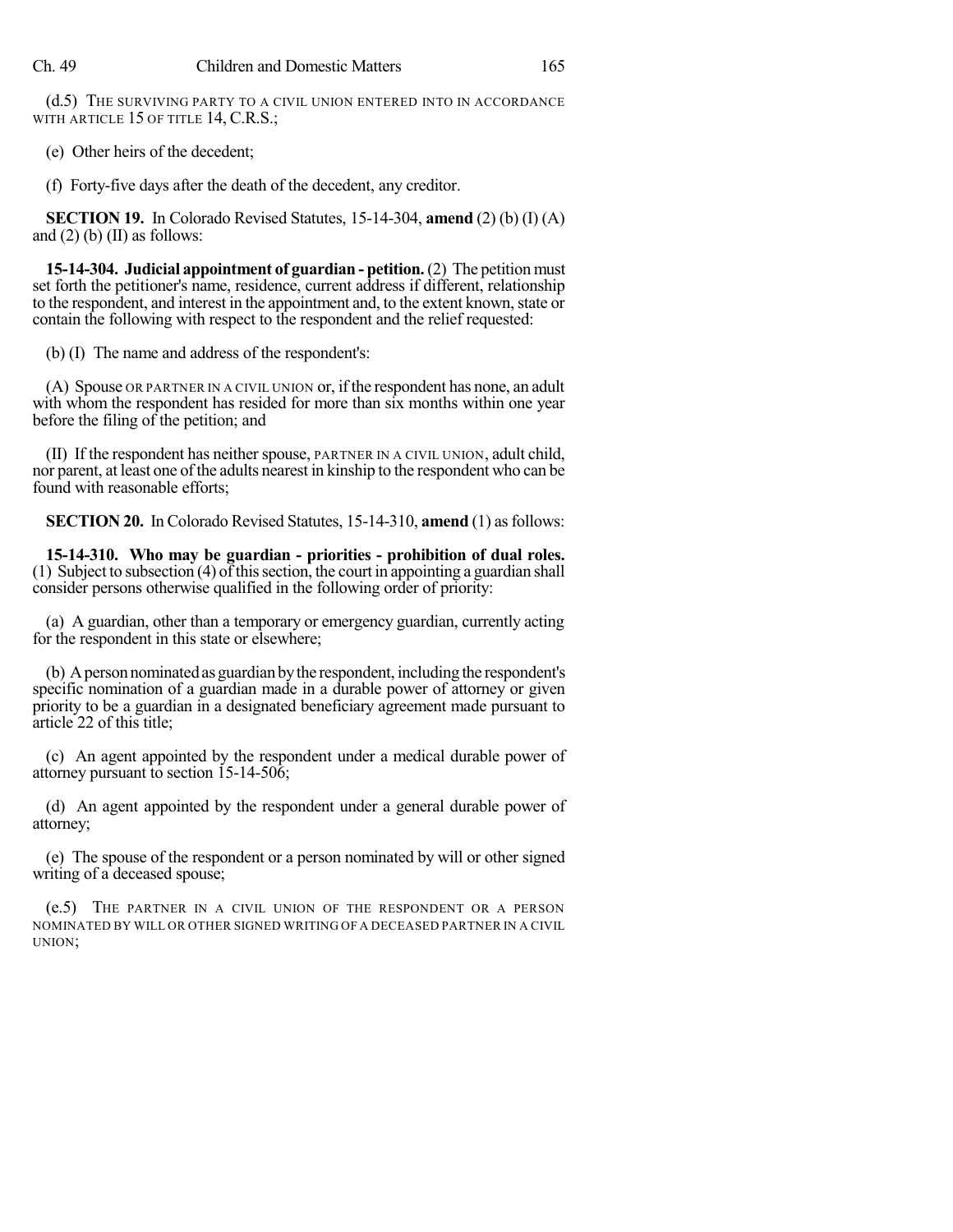(f) An adult child of the respondent;

 $(g)$  A parent of the respondent or an individual nominated by will or other signed writing of a deceased parent; and

(h) An adult with whom the respondent has resided for more than six months immediately before the filing of the petition.

**SECTION 21.** In Colorado Revised Statutes, 15-14-413, **amend** (1) and (3) as follows:

**15-14-413. Who may be conservator - priorities - prohibition of dual roles.** (1) Except as otherwise provided in subsection (4) of this section, the court, in appointing a conservator, shall consider persons otherwise qualified in the following order of priority:

(a) A conservator, guardian of the estate, or other like fiduciary appointed or recognized by an appropriate court of any other jurisdiction in which the protected person resides;

(b) A person nominated as conservator by the respondent, including the respondent's specific nomination of a conservator made in a durable power of attorney or given priority to be a conservator in a designated beneficiary agreement made pursuant to article 22 of this title, if the respondent has attained twelve years of age;

(c) An agent appointed by the respondent to manage the respondent's property under a durable power of attorney;

(d) The spouse of the respondent;

(d.5) THE PARTNER IN A CIVIL UNION OF THE RESPONDENT;

(e) An adult child of the respondent;

(f) A parent of the respondent; and

(g) An adult with whom the respondent has resided for more than six months immediately before the filing of the petition.

(3) A person having priority under paragraph  $(a)$ ,  $(d)$ ,  $(e)$ , or $(f)$  $(a)$ ,  $(d)$ ,  $(d.5)$ ,  $(e)$ ,  $OR(f)$  of subsection  $\overline{(1)}$  of this section may designate in writing a substitute to serve instead and thereby transfer the priority to the substitute.

**SECTION 22.** In Colorado Revised Statutes, 15-22-103, **amend** (3) (j) and (3) (k); and **add** (3) (l) as follows:

**15-22-103. Definitions.** As used in this article, unless the context otherwise requires:

(3) "Superseding legal document"means a legal document,regardless ofthe date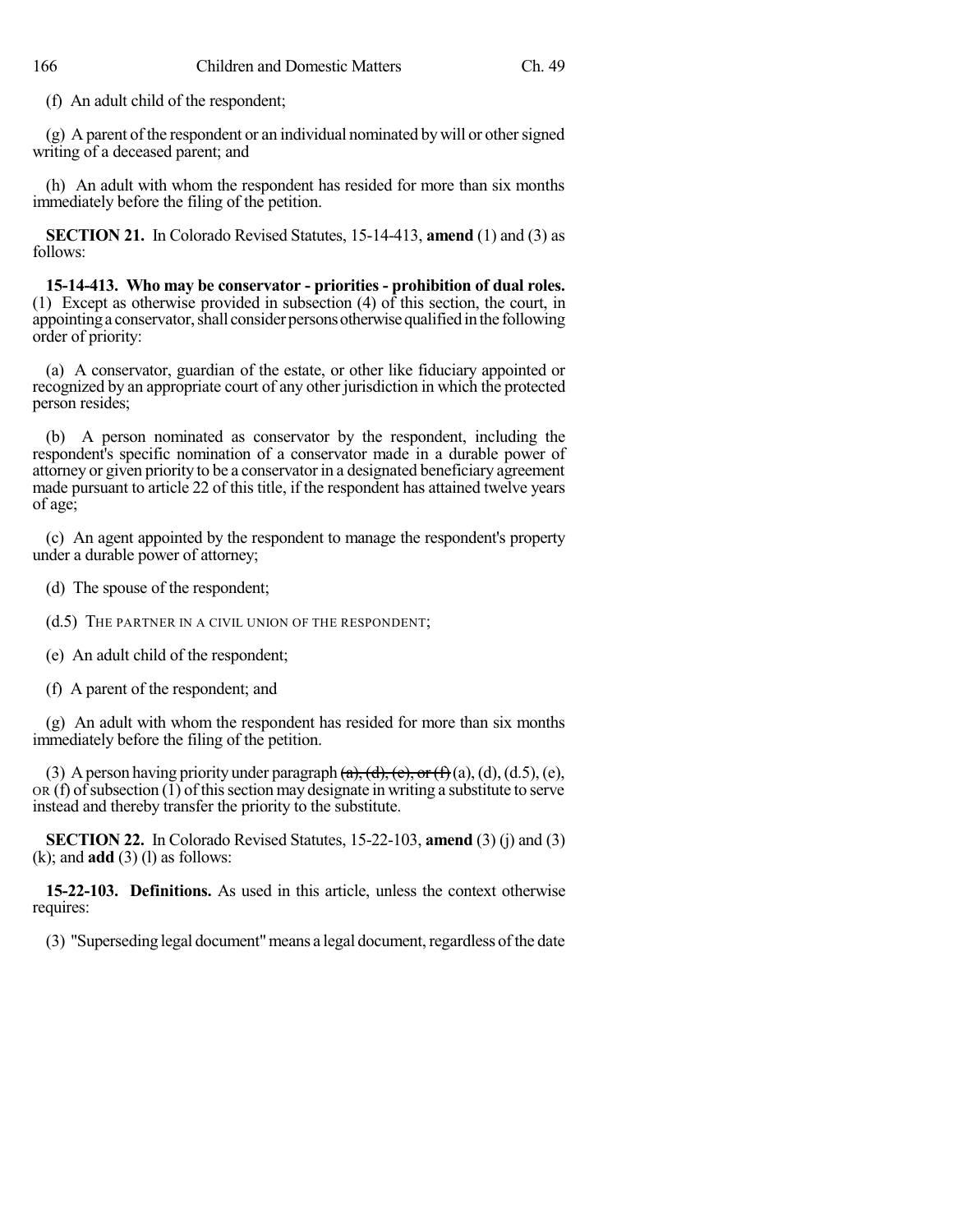of execution, that is valid and enforceable and conflicts with all or a portion of a designated beneficiary agreement and, therefore, causes the designated beneficiary agreement in whole or in part to be replaced or set aside. To the extent there is a conflict between a superseding legal document and a designated beneficiary agreement, the superseding legal document controls.Asuperseding legal document may include, but need not be limited to, any of the following:

(j) A declaration asto disposition of last remains executed pursuant to article 19 of this title; or

(k) A marriage license; OR

(l) A CIVIL UNION CERTIFICATE.

**SECTION 23.** In Colorado Revised Statutes, 15-22-104, **amend** (1) (a) as follows:

**15-22-104. Requirements for a valid designated beneficiary agreement.** (1) A designated beneficiary agreement shall be legally recognized if:

(a) The partiesto the designated beneficiaryagreementsatisfyall ofthe following criteria:

(I) Both are at least eighteen years of age;

(II) Both are competent to enter into a contract;

(III) Neither party is married to another person;

(III.5) NEITHER PARTY IS A PARTY TO A CIVIL UNION;

(IV) Neither party is a party to another designated beneficiary agreement; and

(V) Both parties enter into the designated beneficiary agreement without force, fraud, or duress; and

**SECTION 24.** In Colorado Revised Statutes, 19-5-202, **add** (4) and (5) as follows:

**19-5-202. Who may adopt.** (4) APERSON HAVING A LIVING PARTNER IN A CIVIL UNION FROM WHOM THE PERSON IS NOT LEGALLY SEPARATED SHALL PETITION JOINTLY WITH THE PARTNER, UNLESS THE PARTNER IS THE NATURAL PARENT OF THE CHILD TO BE ADOPTED OR HAS PREVIOUSLY ADOPTED THE CHILD.

(5) A PERSON WHO IS A PARTNER IN A CIVIL UNION MAY ADOPT A CHILD OF THE OTHER PARTNER THROUGH THE SAME PROCESS OUTLINED IN SECTION 19-5-203 FOR A STEPPARENT ADOPTION AND SHALL BE CONSIDERED A STEPPARENT FOR THE PURPOSE OF DETERMINING WHETHER A CHILD IS AVAILABLE FOR ADOPTION PURSUANT TO SECTION 19-5-203 (1).

**SECTION 25.** In Colorado Revised Statutes, 15-22-111, **amend** (3) as follows: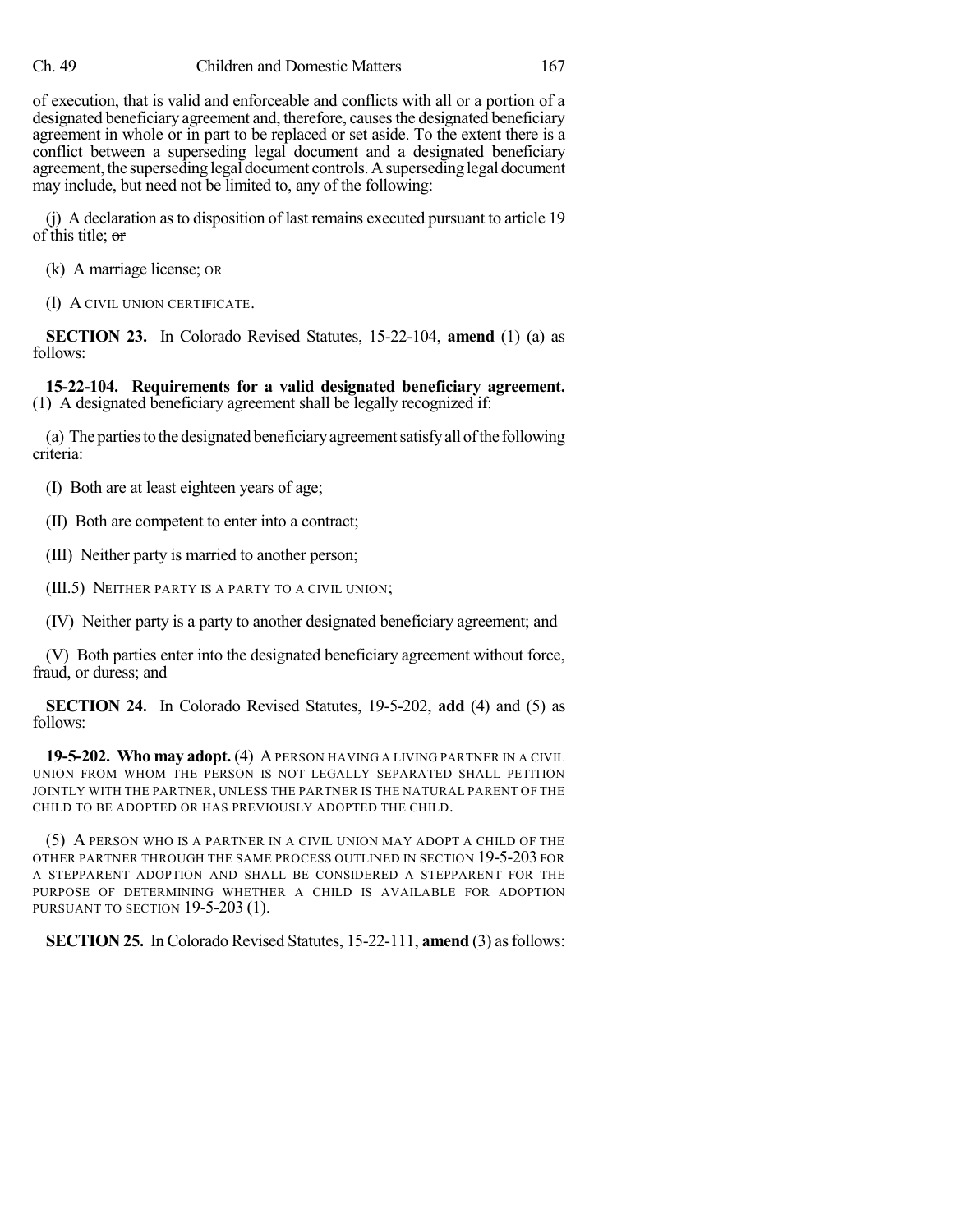**15-22-111. Revocation of a designated beneficiary agreement.** (3) A designated beneficiary agreement shall be deemed revoked upon the marriage OR THE CIVIL UNION of either party.In the case of a common lawmarriage, a designated beneficiary agreement shall be deemed revoked as of the date the court determines that a valid common law marriage exists.

**SECTION 26.** In Colorado Revised Statutes, 24-34-301, **add** (4.5) as follows:

**24-34-301. Definitions.** As used in parts 3 to 7 of this article, unless the context otherwise requires:

(4.5) "MARITAL STATUS" MEANS A RELATIONSHIP OR A SPOUSAL STATUS OF A PERSON, INCLUDING BUT NOT LIMITED TO BEING SINGLE, COHABITATING, ENGAGED, WIDOWED,MARRIED,IN A CIVIL UNION,OR LEGALLY SEPARATED,OR A RELATIONSHIP OR A SPOUSAL STATUS OF A PERSON WHO HAS HAD OR IS IN THE PROCESS OF HAVING A MARRIAGE OR CIVIL UNION DISSOLVED OR DECLARED INVALID.

**SECTION 27.** In Colorado Revised Statutes, 24-50-603, **add** (5) (c.5) as follows:

**24-50-603. Definitions.** As used in this part 6, unless the context otherwise requires:

(5) "Dependent" means:

(c.5) AN EMPLOYEE'S PARTNER IN A CIVIL UNION WHO HAS SUBMITTED DOCUMENTATION DEMONSTRATING THE CREATION OF A CIVIL UNION WITH THE EMPLOYEE;

**SECTION 28.** In Colorado Revised Statutes, 24-72-204, **amend** (3) (a) (XIX)  $(A)$  and  $(3)$   $(a)$   $(XIX)$   $(B)$  as follows:

**24-72-204. Allowance or denial of inspection - grounds- procedure - appeal - definitions.** (3) (a) The custodian shall deny the right of inspection of the following records, unless otherwise provided by law; except that any of the following records, other than letters of reference concerning employment, licensing, or issuance of permits, shall be available to the person in interest under this subsection (3):

(XIX) (A) Except as provided in sub-subparagraphs (B) and (C) of this subparagraph (XIX), applications for a marriage license submitted pursuant to section 14-2-106, C.R.S., AND, EXCEPT AS PROVIDED IN SUB-SUBPARAGRAPHS (B) AND (C) OF THIS SUBPARAGRAPH (XIX), APPLICATIONS FOR A CIVIL UNION LICENSE SUBMITTED PURSUANT TO SECTION 14-15-110,C.R.S.Aperson in interest underthis subparagraph (XIX) includes an immediate family member of either party to the marriage application. As used in this subparagraph (XIX), "immediate family member" means a person who is related by blood, marriage, or adoption. Nothing in this subparagraph (XIX) shall be construed to prohibit the inspection of marriage licenses or marriage certificates OR OF CIVIL UNION CERTIFICATES or to otherwise change the status of those licenses or certificates as public records.